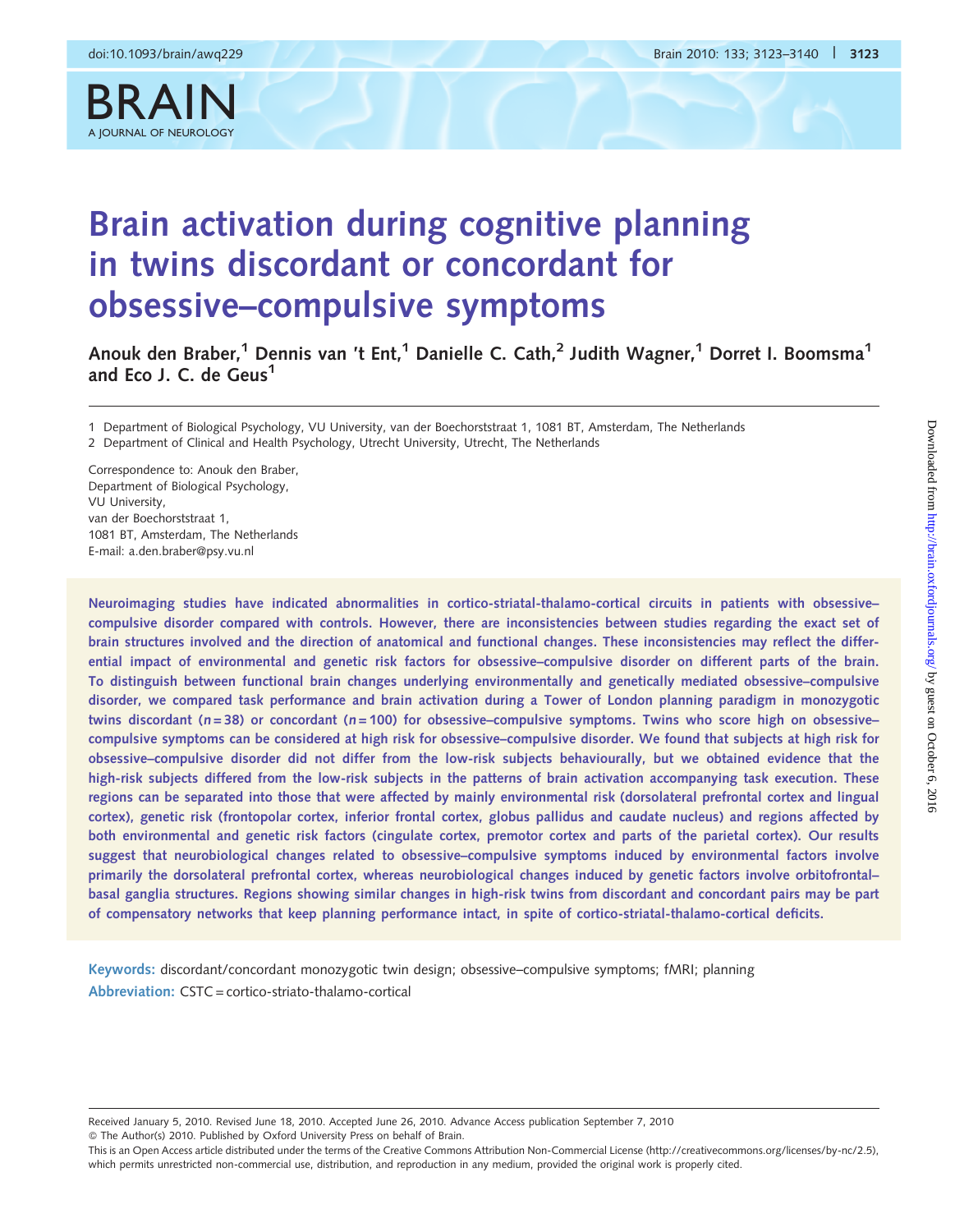## Introduction

Obsessive–compulsive symptoms are characterized by recurrent, persistent and intrusive anxiety-provoking thoughts or images (obsessions) and subsequent repetitive behaviours (compulsions) performed to reduce anxiety and/or distress caused by the obsessions (American Psychiatric Association, 1994). Common obsessions include fear of contamination, fixation on symmetry and orderliness and somatic and aggressive obsessions. Well-known compulsions are excessive hand washing, counting and detailed and rigid rituals or habits, such as excessive checking or specific morning or eating routines. When a person performs these obsessions and/or compulsions for  $>1$  h a day and these thoughts and rituals significantly interfere with routines of daily life, the person fulfils the criteria for obsessive–compulsive disorder. Obsessive– compulsive disorder is generally assessed by clinical interviews, e.g. Diagnostic and Statistical Manual of Mental Disorders [DSM-IV, 4th edn. (American Psychiatric Association, 1994)]. Questionnaires, such as the Padua Inventory (Sanavio, 1988) and quantitative versions of the Yale–Brown Obsessive– Compulsive Scale (Goodman et al., 1989a, b) can be utilized to explore obsessive–compulsive symptomatology on a more quantitative scale. While the estimates of the prevalence of lifetime obsessive–compulsive disorder are found to be as high as 0.5–2% (American Psychiatric Association, 1994; Grabe et al., 2000), the prevalence of obsessive–compulsive symptoms in the general population is much higher, with estimates up to 72% as reported by Rachman and de Silva (1978).

Neuropsychological studies have shown that patients with obsessive–compulsive disorder suffer from deficits in executive function, including cognitive planning, response inhibition, setswitching, working memory and sustained attention (for review see Schultz et al., 1999; Chamberlain et al., 2005; Menzies et al., 2008). Recent neuroimaging studies have indicated several neurobiological changes associated with obsessive–compulsive disorder. Structural MRI has revealed brain volume changes in the orbitofrontal cortex, dorsolateral prefrontal cortex, basal ganglia, anterior cingulate cortex, parietal cortex and thalamus (Pujol et al., 2004; Valente Jr et al., 2005; Menzies et al., 2007; Radua and Mataix-Cols, 2009; Rotge et al., 2009; van den Heuvel et al., 2009), in line with the hypothesis of a disturbed cortico-striato-thalamo-cortical (CSTC) network. Functional neuroimaging studies have also shown altered activation in the abovementioned brain structures during performance of cognitive tasks and after symptoms provocation (Breiter et al., 1996; Ursu et al., 2003; Maltby et al., 2005; Rauch et al., 2007; Menzies et al., 2008; Chamberlain and Menzies, 2009). Although the overall picture points to a deficit in CSTC processing, there are considerable inconsistencies across studies regarding the brain areas involved and the direction of anatomical and functional changes. A possible explanation for this relates to the presence of methodological differences between studies, such as heterogeneity of patient groups and differences in sample size, scanning modalities/parameters and analysis methods. However, there may also be 'true' variability in the underlying neurobiology of obsessive–compulsive disorder, that is, it may be that dysfunction of different brain

regions leads to highly comparable changes at the behavioural level, because these regions are part of the same brain network involved in the regulation of anxiety and safety behaviours. Such heterogeneity in affected brain regions may, for instance, reflect the differential influence of environmental and genetic risk factors for obsessive–compulsive disorder that may impact on different parts of the brain.

Family studies (Nestadt et al., 2000; Hettema et al., 2001) and twin studies (Jonnal et al., 2000; van Grootheest et al., 2005) have indicated the importance of genetic as well as environmental risk factors with regard to the aetiology of obsessive–compulsive disorder. Heritability for obsessive–compulsive disorder has been estimated to be between 27% and 47% in adults and between 45% and 65% in children (Jonnal et al., 2000; van Grootheest et al., 2005), and linkage and association studies have pointed towards mainly functional deficits of genes involved in serotonergic, glutamatergic and dopaminergic neural signalling (Billett et al., 1998; Bengel et al., 1999; Enoch et al., 2001; Nicolini et al., 2009). Given this moderate heritability, as much as 35–73% of the risk for obsessive–compulsive disorder should be accounted for by environmental stressors and/or adverse gene–environment interactions. Potential environmental risk factors for obsessive– compulsive disorder include traumatic life experiences, perinatal problems, streptococcal infection, psychosocial stress, aspects of parenting (e.g. parental overprotection), pregnancy, divorce and emotional neglect (Albert et al., 2000; Alonso et al., 2004; Lin et al., 2007; Cath et al., 2008; Geller et al., 2008; Wilcox et al., 2008).

Most brain imaging studies apply a group comparison of affected individuals with healthy controls. These standard case– control designs cannot disentangle differences in brain function that are due to environmental risk factors from those that are due to genetic risk factors. A design that makes a distinction between genetically and environmentally mediated neurobiological changes underlying the development of behavioural traits such as obsessive–compulsive disorder is the so-called discordant/ concordant monozygotic twin design (de Geus et al., 2007; Wolfensberger et al., 2008; van't Ent et al., 2009). As nearly all monozygotic twins begin life with identical genomes, discordance at the behavioural level is likely to arise from differential exposure to environmental influences. Consequently, differences in brain function between the high-risk twin and the low-risk co-twin from discordant pairs reflect environmental effects on the brain, rather than effects of genetic variation, although these environmental stressors may ultimately act through modification of gene expression (Heijmans et al., 2009).

In contrast, to maximize detection of the effects of genetic risk factors, neuroimaging results can be compared between monozygotic twins who both score high on obsessive–compulsive symptoms and monozygotic twins who both score very low on obsessive–compulsive symptoms. These monozygotic concordant high- and low-scoring twins are likely to come from families with either high or low vulnerability for obsessive–compulsive disorder. This familial vulnerability may consist of shared environmental or genetic vulnerability. However, since no influence of shared family environment on obsessive–compulsive behaviour was found in any of the studies in adult twins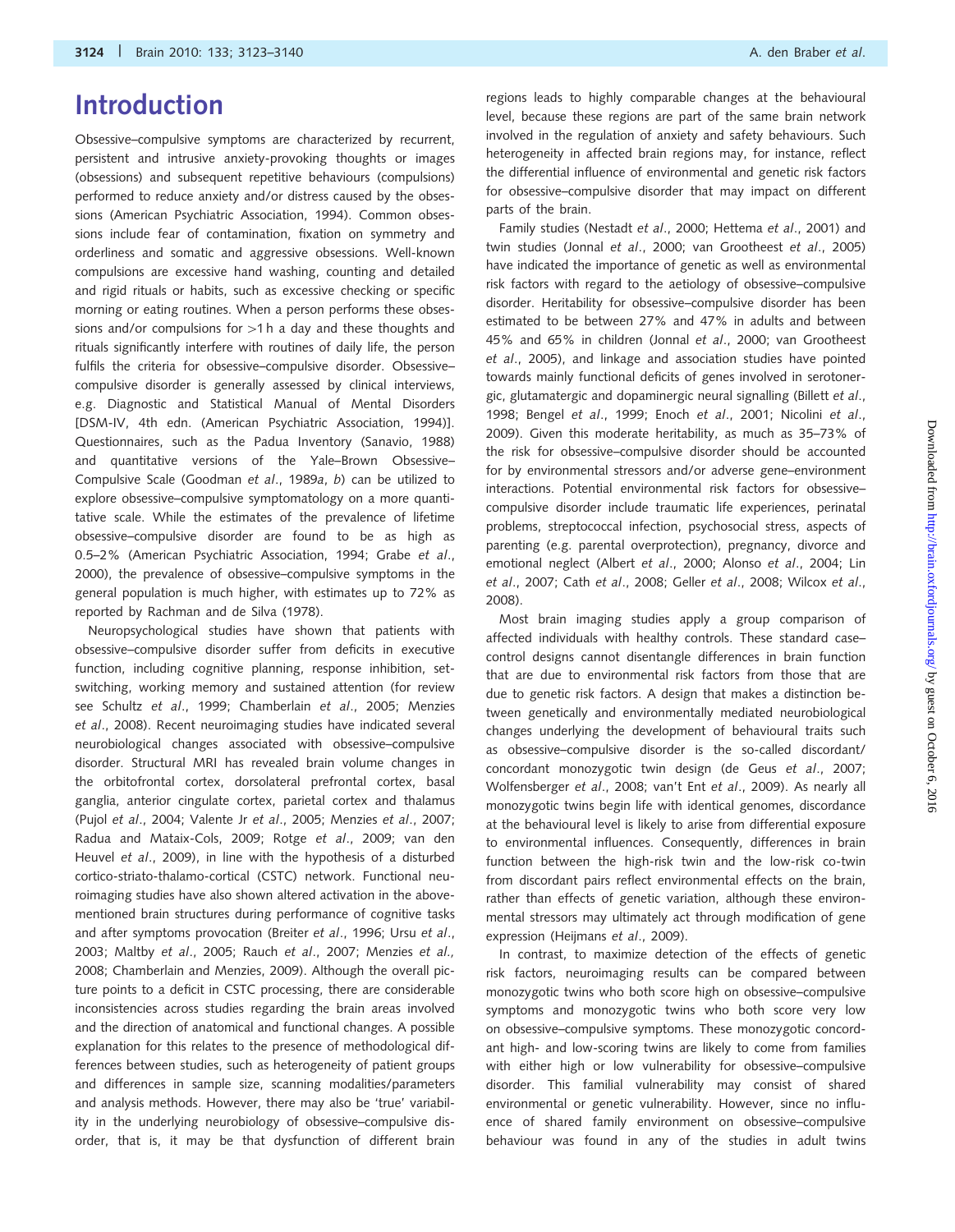(Clifford et al., 1984; Jonnal et al., 2000; van Grootheest et al., 2007), familial vulnerability for this trait translates entirely to genetic vulnerability. Therefore, a comparison between monozygotic twins scoring both high (concordant-high) on obsessive– compulsive symptoms and monozygotic twins scoring both low (concordant-low) on obsessive–compulsive symptoms will reveal functional activation differences due to influences of genetic risk factors. Furthermore, comparing the regions affected in the high-risk discordant twins with those in high-risk concordant twins allows for the identification of regions commonly affected in all high-risk subjects. These regions may be most closely correlated with the observed behavioural deficits of the disorder.

In the present study, the discordant/concordant monozygotic twin design was used to assess differences in functional brain activation during cognitive planning with the Tower of London paradigm (Shallice, 1982). The Tower of London paradigm has been found to activate the dorsolateral prefrontal cortex, anterior cingulate cortex, caudate nucleus, (pre)cuneus, supramarginal and angular gyrus of the parietal lobe, and frontal opercular areas of the insula (Dagher et al., 1999; Lazeron et al., 2000; Newman et al., 2003; van den Heuvel et al., 2003). Several neuropsychological studies have used a computerized version of the Tower of London to assess problem solving and planning ability in patients with obsessive–compulsive disorder (Kuelz et al., 2004; Menzies et al., 2008). Some studies revealed that deviant performance on the Tower of London was evident not so much as a deficit in planning accuracy, but rather that patients were slower to recover from an incorrect move (Veale et al., 1996) or had longer movement times (Purcell et al., 1998a,b) compared with healthy controls. Chamberlain and colleagues (2007) further revealed that patients with obsessive–compulsive disorder required more attempts to obtain a correct response on the Tower of London, but only for the highest difficulty levels (4–6 moves).

Importantly, Delorme and colleagues (2007) found that unaffected relatives of patients with obsessive–compulsive disorder had significantly lower scores and increased response times on the Tower of London task compared with controls, which suggests genetic contribution to the behavioural planning deficits. A neuroimaging study further demonstrated that behavioural impairment on the Tower of London task in patients with obsessive–compulsive disorder was associated with decreased functional MRI activation in the dorsolateral prefrontal cortex and caudate nucleus as well as increased activation in the anterior cingulate cortex (van den Heuvel et al., 2005). This differential brain activation does not only reflect a genetic aetiology, since we replicated the reduced dorsolateral prefrontal cortex activation in 12 monozygotic twin pairs discordant for obsessive–compulsive symptoms (den Braber et al., 2008). No obsessive–compulsive symptom-related changes were found for the caudate nucleus or the anterior cingulate cortex, which may be more specific to obsessive–compulsive symptoms caused by genetic factors.

Here, we aimed to extend our previous findings and to specifically examine whether different brain regions are affected in subjects at high risk for obsessive–compulsive disorder due to adverse environmental influences or to genetic influences. For this, we compared performance and functional MRI data during the Tower of London task between twins scoring low and high on obsessive–compulsive symptoms from discordant monozygotic pairs, and between concordant pairs where both twins scored low or both scored high on obsessive–compulsive symptoms. Furthermore, we explicitly tested for the presence of overlap in the regions that were affected by both environmental and genetic risk for obsessive–compulsive disorder.

## Materials and methods

### Subjects

The twin pairs in this study were recruited from the Netherlands Twin Register (Boomsma et al., 2006). In 2002, surveys were sent to twin families that included the Padua Inventory Abbreviated. The Padua Inventory Abbreviated is derived from the Padua Inventory–Revised version, a widely used self-report inventory on obsessive–compulsive symptoms (Sanavio, 1988; van Oppen, 1992). The Padua Inventory–Revised measures obsessive–compulsive symptoms on a scale from 0 to 4, and contains five subcategories: washing, checking, rumination, precision and impulses (van Oppen et al., 1995). The Padua Inventory–Revised correlates moderately with the Yale– Brown Obsessive–Compulsive Scale symptom checklist, a clinicianderived inventory on obsessive–compulsive symptoms (Denys et al., 2004). Reduction of the Padua Inventory–Revised to 12 items was implemented by selecting two items from each of the five Padua Inventory–Revised subscales with highest factor loadings in a previous validation study (van Oppen et al., 1995) and adding another two items for each of the more equivocal obsession subscales: rumination and impulses.

Completed Padua Inventory Abbreviated questionnaires were returned by 815 monozygotic twin pairs (222 male, 593 female). From this sample, we selected twin pairs with an age range between 18 and 60 years who scored discordant, concordant-high or concordant-low for obsessive–compulsive symptoms. A twin pair was classified as discordant for obsessive–compulsive symptoms if one twin scored high  $(>16)$  and the co-twin scored low  $(\leq 7)$ . A twin pair was classified as concordant-high for obsessive–compulsive symptoms if both twins scored  $\geq$ 15, with at least one twin scoring  $\geq$ 16. A twin pair was classified as concordant-low for obsessivecompulsive symptoms if both twins scored  $\leq$ 7. These Padua Inventory Abbreviated cut-off scores were derived from sensitivity and specificity measurements in a sample of patients with obsessive– compulsive disorder compared with clinical controls  $[n = 120;$  mean scores 20.7, standard deviation (SD) 8.1; sensitivity 0.74 and specificity 0.72 at the best cut-off point of 16 (Cath et al., 2008)]. This initial selection yielded 32 discordant monozygotic twin pairs, 40 concordant-high monozygotic twin pairs and 269 concordant-low monozygotic twin pairs for obsessive–compulsive symptoms. From the large sample of concordant-low twin pairs, a selection was made to optimally match the concordant-high twin pairs by sex and age that resulted in a final concordant-low sample of 41 twin pairs. Two concordant-high twin pairs were omitted from the selection; in one pair, both twins were treated for severe anorexia and had indicated that they were not willing to participate in research projects; in the other pair, the twins indicated that they were not willing to participate in research projects other than the filling out of questionnaires. The remaining 111 twin pairs were invited by letter. Exclusion criteria were neurological damage, colour blindness and contraindications for MRI (e.g. pregnancy, metal artefacts in the body and claustrophobia). From this group, 69 monozygotic twin pairs finally participated in our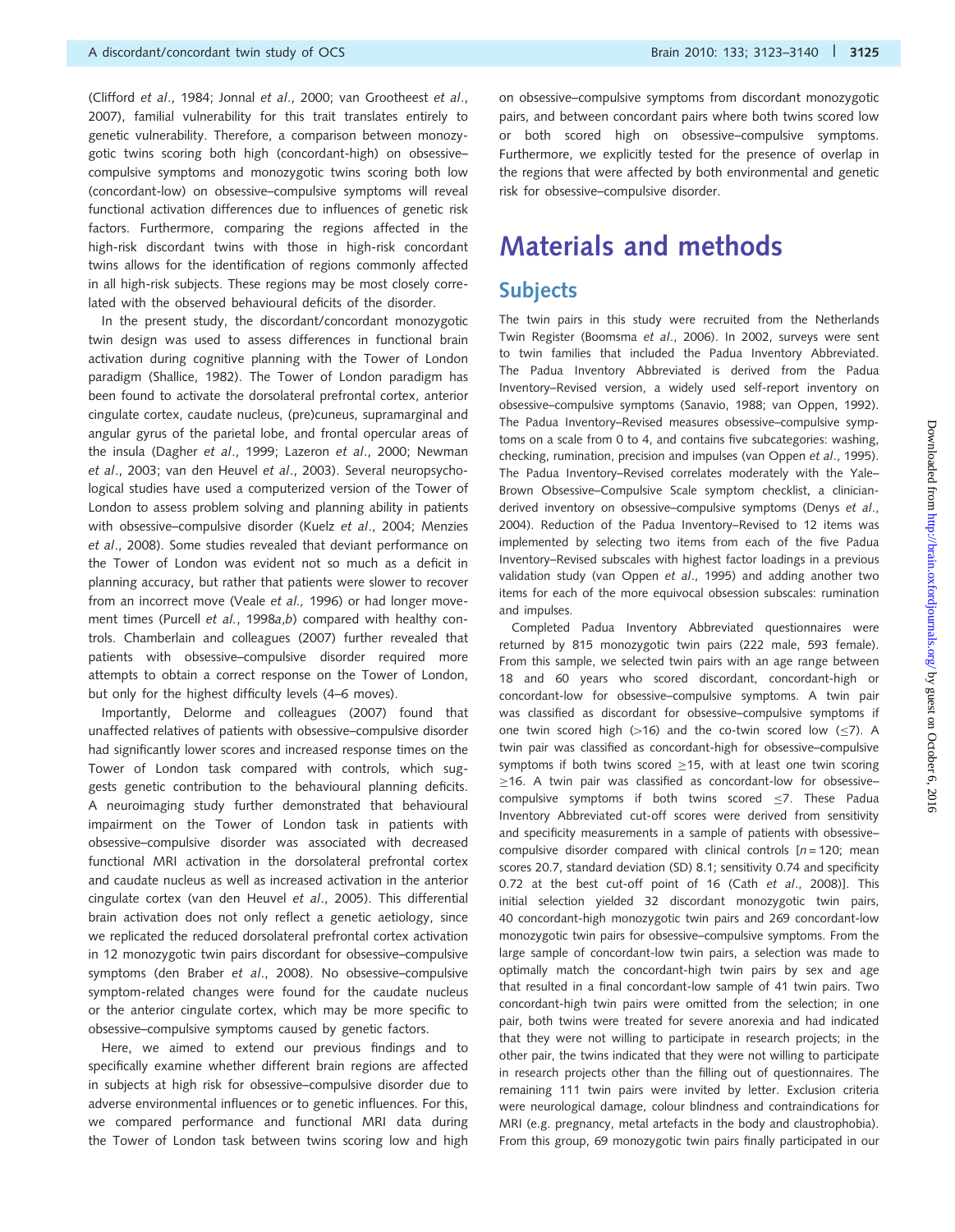MRI study, including 19 discordant (seven pairs newly enrolled), 22 concordant-high and 28 concordant-low twin pairs (Table 1). Of this final population, two twins with high obsessive–compulsive symptoms scores from the discordant group and five twins with high obsessive–compulsive symptoms scores from the concordanthigh group met clinical diagnosis for obsessive–compulsive disorder. Furthermore, three twins with high obsessive–compulsive symptoms scores and one twin with a low obsessive–compulsive symptoms score from the discordant group, and six twins from the concordanthigh group used selective serotonin reuptake inhibitors.

The MRI protocol could not be completed by one of the twins from a concordant-low pair due to a metal artefact at the eyebrow level and by one of the twins from a concordant-high pair due to a panic attack.

### Protocol

A self-report questionnaire, consisting of demographic questions, life events, comparative twin rating (Reynolds et al., 2005), the 13-item Beck Depression Inventory Short Form (Beck et al., 1961, 1974) and the 12-item Padua Inventory Abbreviated, was sent to the subjects at home to be filled in before the day of MRI scanning. On the day of scanning, the following diagnostic interviews and questionnaires were administered: (i) an adapted form of the Yale–Brown Obsessive– Compulsive Scale, to measure both lifetime and current obsessive– compulsive symptoms and severity; (ii) the State Trait Anxiety Inventory; (iii) the State Trait Anger Scale (Spielberger et al., 1970, 1983); and (iv) the Mini International Neuropsychiatric Interview (Sheehan et al., 1998) to test for possible comorbidities. Comorbidities tested by the Mini International Neuropsychiatric Interview include depression, panic disorder, agoraphobia, social phobia, post traumatic stress disorder and generalized anxiety disorder. In addition, subjects were screened for the eight most common tics (head shaking, eye blinking, other facial tics, shoulder raising, expressing swear words/foul language/dirty words, sound making, growling and throat clearing/ coughing/sniffing), since high comorbidity rates have been found between obsessive–compulsive disorder and chronic tic disorders (Cath et al., 2001). The subjects were asked to indicate whether they were familiar with one of these tics by answering 'yes' or 'no'.

All subjects were asked to collect mucosal cell samples for DNA extraction to test zygosity. The ethical review board of the VU University medical centre approved the study and all subjects provided written informed consent.

#### Table 1 Twin sample demographics

|                               | Twin pairs                  |                            |                             |                            |
|-------------------------------|-----------------------------|----------------------------|-----------------------------|----------------------------|
|                               | <b>Discordant</b>           |                            | Concordant                  |                            |
|                               | High<br>(13 female, 6 male) | Low<br>(13 female, 6 male) | High<br>(17 female, 5 male) | Low<br>(20 female, 8 male) |
| Age at MRI scan (SD)          | 35.58 (8.92)                |                            | 36.23 (10.87)               | 37.50 (8.87)               |
| Obsessive-compulsive symptoms |                             |                            |                             |                            |
| <b>PI-R-ABBR 2002</b>         | 19.55 (3.99)                | 4.53 $(2.17)^a$            | 20.62 (4.56)                | 4.18 $(2.19)^b$            |
| PI-R-ABBR current             | 12.63(7.34)                 | 6.84 $(4.15)^a$            | 15.27 (5.58)                | 4.43 $(3.00)^b$            |
| Y-BOCS severity lifetime      | 7.74(5.85)                  | 7.00(8.29)                 | 10.66 (7.21)                | 3.18 $(4.54)^b$            |
| Y-BOCS severity current       | 5.42 (5.78)                 | 1.47 $(2.25)^a$            | 7.64(5.95)                  | $0.95$ $(2.13)^{b}$        |
| Y-BOCS symptom lifetime       | 22.11 (25.32)               | 7.11 $(7.17)^a$            | 30.09 (27.34)               | 4.82 $(6.15)^b$            |
| Y-BOCS symptom current        | 24.32 (30.37)               | 7.26 $(9.61)^a$            | 22.82 (20.64)               | 3.25 $(5.11)^b$            |
| Agressive/checking lifetime   | 5.84 (7.34)                 | $2.11 (2.73)^a$            | 9.43(9.36)                  | 1.79 $(2.16)^b$            |
| Agressive/checking current    | 5.74 (7.82)                 | $2.00(3.59)^a$             | 6.89(7.61)                  | 1.05 $(1.54)^b$            |
| Hoarding/saving lifetime      | 1.16(1.38)                  | $0.26$ $(0.56)^a$          | 1.48(1.84)                  | $0.36$ $(0.70)^b$          |
| Hoarding/saving current       | 1.21(1.44)                  | $0.37 (0.68)^a$            | 1.23(1.64)                  | $0.39(0.78)^b$             |
| Symmetry/ordering lifetime    | 1.68(3.48)                  | 0.84(1.64)                 | 2.64(3.44)                  | $0.43$ $(1.29)^{b}$        |
| Symmetry/ordering current     | 1.58(3.63)                  | 0.68(1.49)                 | 2.02(3.14)                  | $0.23$ $(0.63)^{b}$        |
| Washing/cleaning lifetime     | 5.11(8.09)                  | $0.95$ $(2.39)^a$          | 4.84 (6.39)                 | $0.77$ $(1.90)^b$          |
| Washing/cleaning current      | 5.21(6.70)                  | 1.32 $(2.83)^a$            | 3.43(4.74)                  | $0.63$ $(1.74)^{b}$        |
| Comorbidity                   |                             |                            |                             |                            |
| Comorbidity lifetime (MINI)   | 1.58(1.39)                  | $0.74$ $(1.10)^a$          | 1.45(1.42)                  | $0.41 (0.78)^{b}$          |
| Comorbidity current (MINI)    | 0.63(1.71)                  | $0.00 (0.00)^a$            | 0.27(0.50)                  | 0.02(0.13)                 |
| <b>Tic</b>                    | 0.37(0.76)                  | 0.16(0.37)                 | 0.27(0.66)                  | $0.05$ $(0.23)^{b}$        |
| <b>BDI</b>                    | 4.58(6.61)                  | 2.95(2.84)                 | 3.57(3.22)                  | 1.38 $(2.18)^{b}$          |
| <b>STAI</b>                   | 13.95 (8.77)                | 12.53(6.17)                | 13.64 (7.36)                | 8.55 $(7.36)^b$            |
| <b>STAS</b>                   | 0.21(0.71)                  | 0.00(0.00)                 | 0.48(2.14)                  | 0.11(0.49)                 |

a Significant difference between discordant-high and discordant-low-scoring twins.

b Significant difference between concordant-high and concordant-low-scoring twins.

PI-R-ABBR 2002 = mean Padua Inventory Abbreviated scores (SD) assessed in 2002; PI-R-ABBR = mean Padua Inventory abbreviated scores (SD) at time of MRI examination; Y-BOCS severity lifetime/current = mean Yale–Brown Obsessive–Compulsive Scale severity scores (SD) across whole life span and at the time of MRI; Y-BOCS symptom lifetime/current: mean compound Yale–Brown Obsessive–Compulsive Scale symptom scores (SD) across whole life span and at the time of MRI; aggressive/ checking, hoarding/saving, symmetry/ordering and washing/cleaning lifetime/current = mean Yale–Brown Obsessive–Compulsive Scale subcategory scores (SD) across the life span or at time of MRI (assessed using the Yale–Brown Obsessive–Compulsive Scale symptoms list).

Comorbidity lifetime/current (MINI) = mean comorbidity scores (SD) across whole life span or at the time of MRI (measured using the Mini International Neuropsychiatric Interview); Tic = mean tic scores (SD) at time of MRI; BDI = mean Beck Depression Inventory scores (SD) at time of MRI; STAI = mean State Trait Anxiety inventory scores (SD) at time of MRI; STAS = mean State Trait Anxiety Inventory scores (SD) at time of MRI.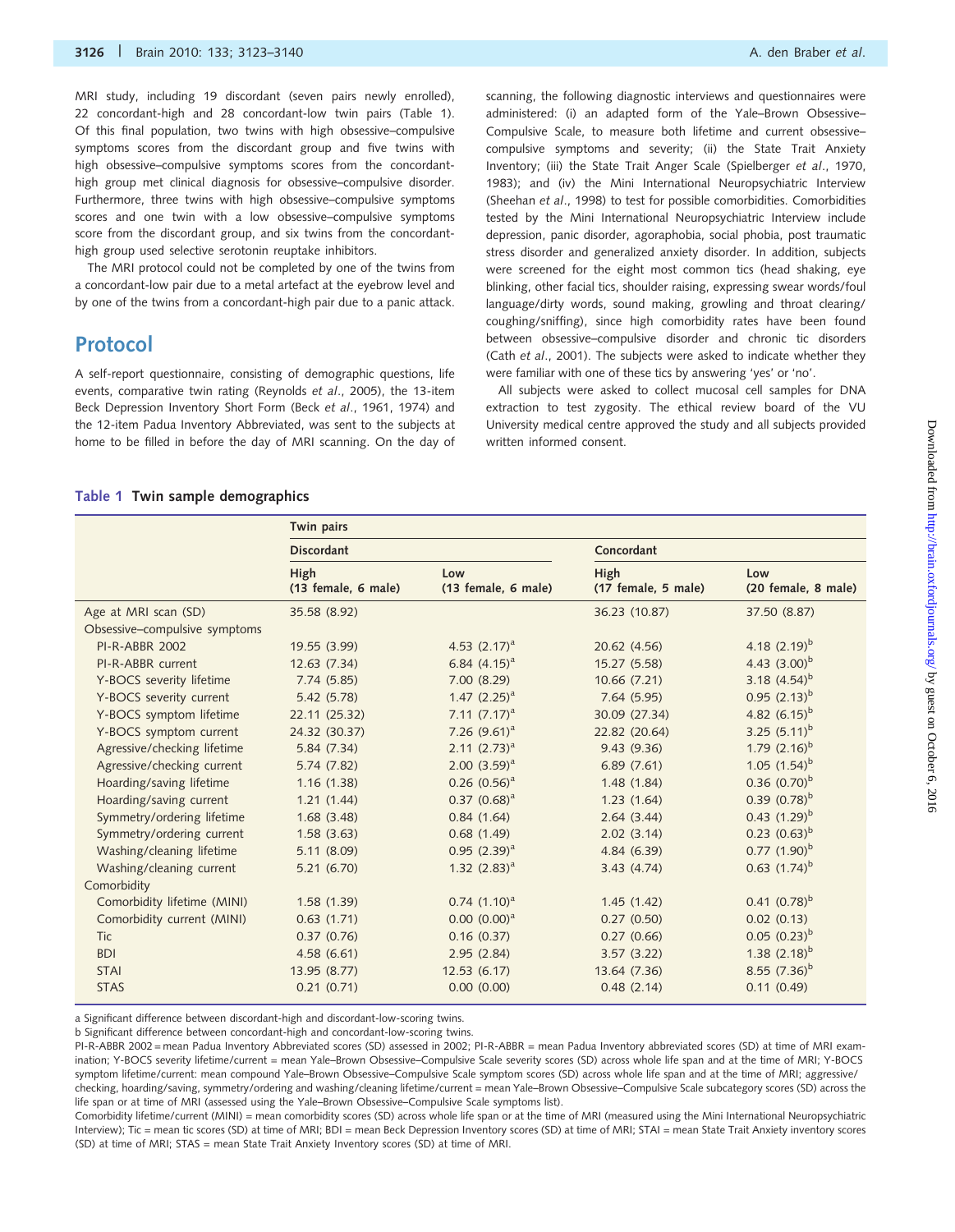Stimuli for the Tower of London task consisted of images of three coloured beads (red, blue and yellow) placed on three vertical rods of decreasing height (Fig. 1). In each trial, a start configuration (Fig. 1, bottom) and final target configuration (Fig. 1, top) were simultaneously displayed. During planning trials (Fig. 1A), subjects were requested to count the number of steps to get from the start to final target configuration, with the restrictions that only one bead could be moved at a time and that a bead could be moved only if there was no other bead on top. Five planning difficulty levels were included corresponding to the minimum number of moves (1–5) needed to achieve the target configuration. In addition, baseline stimuli were included (Fig. 1B) during which subjects only had to count the total number of yellow and blue beads. With each stimulus presentation, two possible answers (one correct and one incorrect) were presented at the bottom left and right of the screen. The correct answer had to be indicated by pressing the corresponding left or right hand button. No feedback regarding the correct answer was provided.

The stimuli were presented in an event-related design of 17 min with self-paced stimulus timing, i.e. a subsequent trial was presented on the screen immediately after the response on a previous trial, or directly after the maximum reaction time limit of 60 s. Presentation order of the stimuli was pseudo-random with distribution frequency of the six stimulus types similar to van den Heuvel et al. (2005). The stimulus presentation order was the same for all subjects; however, the total number of trials completed by each subject depended on the subject's reaction times.

Stimuli were projected on a screen at the end of the MRI scanner table and viewed by the subject through a mirror. Two MRI compatible response boxes were used to record the subject's performance. Prior to performance of the Tower of London task within the scanner, subjects practiced the task on a personal computer outside the scanner. Furthermore, subjects performed a number of practice trials while in the scanner, immediately before the actual task.

#### Image acquisition

The MRI session consisted of a structural part of  $\sim$ 6 min and a functional part of  $\sim$ 17 min. Subjects remained inside the scanner and were asked to minimize head movements during and between consecutive runs. To reduce motion artefacts, subjects' heads were immobilized using foam pads.



Figure 1 Examples of Tower of London stimuli used in the present study. (A) Planning condition; (B) baseline condition [adapted from van den Heuvel et al. (2005)].

MRI was performed on a 3.0 T Intera MR system (Philips, Medical Systems, Best) with a standard SENSE receiver head coil. The anatomical scan consisted of 182 coronal slices with a 3D gradient-echo T<sub>1</sub>-weighted sequence (flip angle  $8^\circ$ ; repetition time = 9.69 ms; echo time = 4.60 ms, matrix,  $256 \times 256$  pixels; voxel size, 1.00 mm  $\times$ 1.00 mm  $\times$  1.20 mm). For functional MRI, an echo planar imaging sequence (flip angle 80°; repetition time = 2300 ms; echo time = 30 ms, matrix, 96  $\times$  96 pixels; field of view 220  $\times$  220 mm) was used, covering the whole brain (40 axial slices;  $2.29 \text{ mm} \times 2.29 \text{ mm}$  in-plane resolution; 3.0 mm slice thickness). A total of 440 echo planar imaging volumes were collected per subject.

### Data analysis

MRI data were analysed using Statistical Parametric Mapping version 5 (SPM5) (Wellcome Department of Imaging Neuroscience, London, UK). Echo planar imaging scans were slice time corrected, realigned and normalized to the standard Montreal Neurological Institute (MNI) brain of SPM. Subsequently, data were re-sliced to  $3$  mm  $\times$  3 mm  $\times$  3 mm voxels and spatially smoothed using an 8 mm isotropic Gaussian kernel. After high-pass filtering (cut-off 128 s), functional scans were analysed in the context of the general linear model using delta functions convolved with a canonical haemodynamic response function. Event duration, computed as the time between stimulus and response onset, was included in the model to account for haemodynamic responses of varying lengths to each type of stimulus. Error trials and head-movement parameters were modelled as regressors of no interest. Post hoc analysis of subject motion during the scans, based on the functional scan realignment parameters, indicated that subjects with high obsessive–compulsive symptoms scores did not exhibit significantly larger head movements compared with those with low obsessive–compulsive symptoms scores. For each subject, a 'planning versus baseline' main effect was computed in which brain activation during all planning trials was compared with brain activation during baseline trials. In addition, a main effect of 'task load' was computed using a linear contrast to identify brain regions that showed magnetic resonance signal intensity variation correlated with task difficulty (van den Heuvel et al., 2005).

### Statistical tests

Differences in survey- and interview-based variables were tested using a mixed-model ANOVA [mixed models linear menu item in statistical package for the social sciences (SPSS; Chicago, IL, USA)] with twin pair type (discordant versus concordant) and obsessive–compulsive symptoms score (high versus low) as two fixed factors and family as a random factor to account for within-twin pair dependence. For the analysis of task performance data, a similar mixed-model ANOVA was used, with task load (planning difficulty levels 1–5) as an additional repeated measures factor. Preplanned contrasts of significant 'task load'  $\times$  'obsessive–compulsive symptoms score'  $\times$  'twin pair type' interactions compared the discordant and concordant-high and low groups for each of the task load levels. Statistical results with regard to questionnaire and task performance data were considered significant at  $P < 0.05$ , Bonferroni corrected.

First-level functional MRI contrast estimates for 'planning versus baseline' and 'task load' were entered into second-level analyses available in SPM5. Differences in contrast estimates between twins scoring high or low on obsessive–compulsive symptoms from discordant pairs were investigated by paired sample t-test. Differences in contrast estimates between concordant twin pairs scoring high or low on obsessive–compulsive symptoms were assessed using an ANOVA group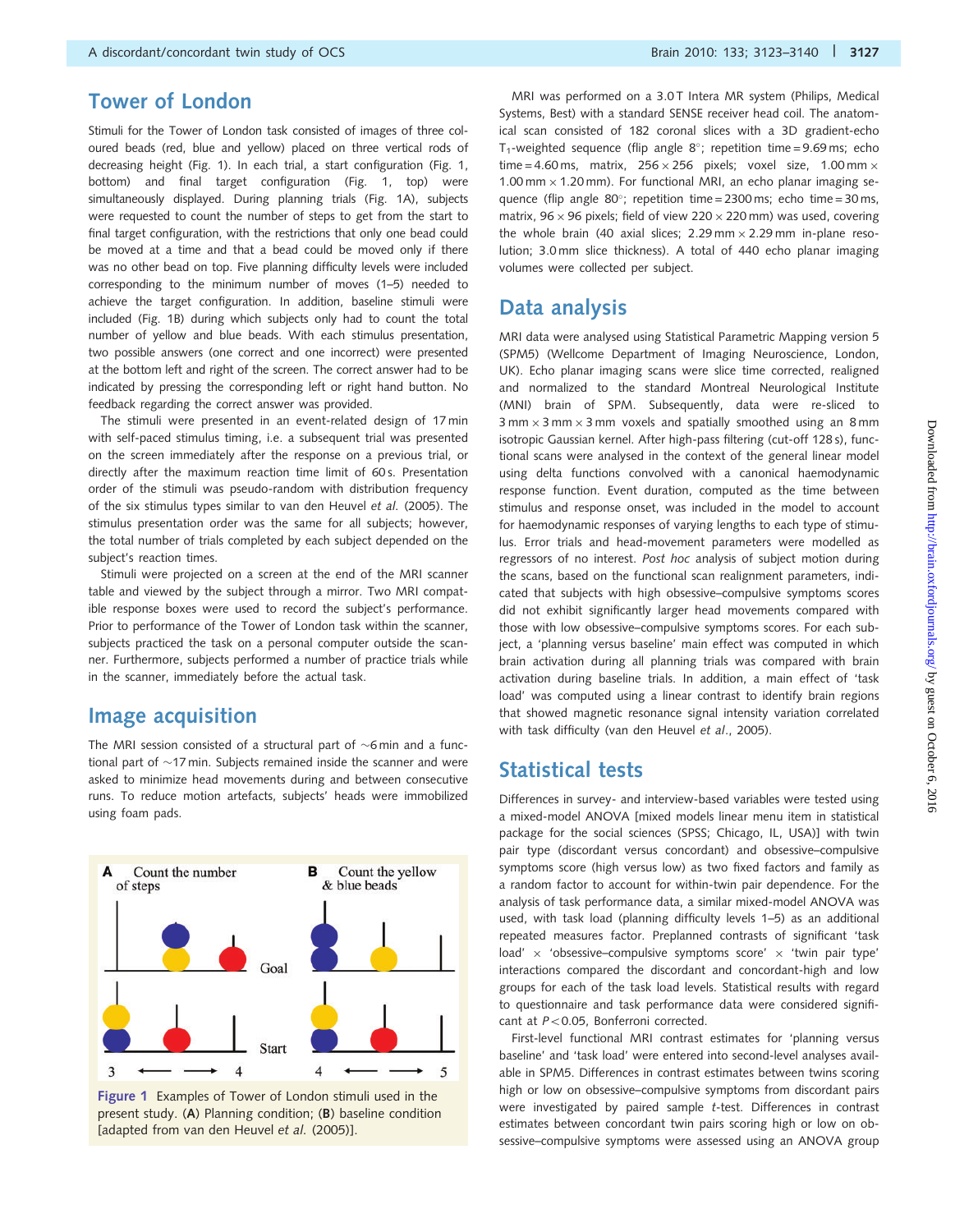comparison. To account for within-twin pair correlations of functional MRI signals, first-level results of the twin and co-twin of each concordant pair were entered as repeated measures. For main task effects of selected contrasts, we set an individual voxel threshold of  $P < 0.05$ . corrected for multiple comparisons (false discovery rate), with a minimal cluster extent of 10 voxels. Group differences, masked with the appropriate main task effect (mask thresholded at  $P<0.05$ , uncorrected), are reported at an uncorrected individual voxel threshold of  $P < 0.005$  with a minimal cluster extent of five voxels.

## Post hoc region of interest based comparison

After an independent assessment of obsessive–compulsive symptom-related differences across the whole brain in discordant high– low and concordant-high versus concordant-low twins, we performed an additional region of interest analysis to directly compare functional brain activation differences observed in both types of twin contrasts. That is, we tested for increased (or decreased) functional brain activation in concordant-high versus concordant-low twin pairs specifically in spherical regions of interest (radius 10 mm) centred on the coordinates where discordant-high twins showed maximally increased (or decreased) functional activation relative to discordant-low twins. Conversely, we tested for increased (or decreased) functional brain activation in discordant-high versus discordant-low twins in spherical regions of interest centred on the coordinates where concordant-high twins showed maximally increased (or decreased) functional activation relative to concordant-low twins. For these post hoc regions of interest analyses, we applied an individual voxel P-value threshold of  $P<0.05$ , corrected for multiple comparisons (false discovery rate).

## **Results**

### Questionnaire and interview data

Demographics and data on obsessive–compulsive symptoms of the subjects are summarized in Table 1. Significant main effects of 'obsessive–compulsive symptoms score' were found for the Padua Inventory Abbreviated obtained in 2002  $[F(1, 120.66) = 579.32, P < 0.001]$ , Padua Inventory Abbreviated current scores  $[F(1,122.19) = 87.91, P < 0.001]$ , lifetime and current Yale–Brown Obsessive–Compulsive Scale symptoms scores  $[F(1,124.23) = 34.26, P < 0.001; F(1,122.31) = 34.95, P < 0.001]$ as well as lifetime and current Yale–Brown Obsessive– Compulsive Scale severity scores  $[F(1,135.67) = 14.34, P < 0.001;$  $F(1,134.54) = 50.27$ ,  $P < 0.001$ ]. Furthermore, an interaction between 'obsessive–compulsive symptoms score' and 'twin pair type' (discordant/concordant) was found for Padua Inventory Abbreviated current scores  $[F(1,122.19) = 8.12, P = 0.005]$  and lifetime Yale–Brown Obsessive–Compulsive Scale severity scores  $[F(1, 135.67) = 9.66, P = 0.002]$ . In both cases, this was due to larger differences between high- and low-scoring twins in concordant compared with discordant groups. There was no significant 'obsessive–compulsive symptoms score' by 'twin pair type' interaction for the Yale–Brown Obsessive–Compulsive Scale subcategories aggressive/checking, hoarding/saving, symmetry/ ordering and washing/cleaning, either across the whole life span

[aggressive/checking:  $F(1,126.32) = 3.04$ ,  $P = 0.084$ ; hoarding/ saving:  $F(1,128.86) = 0.01$ ,  $P = 0.929$ ; symmetry/ordering:  $F(1,126.35) = 2.19$ ,  $P = 0.141$ ; washing/cleaning:  $F(1,130.15) =$ 0.00,  $P = 0.962$ ] or at the time of MRI scanning [aggressive/ checking:  $F(1,126.49) = 1.13$ ,  $P = 0.289$ ; hoarding/saving:  $F(1,115.37) = 0.00$ ,  $P = 0.987$ ; symmetry/ordering:  $F(1,120.28) =$ 1.09,  $P = 0.299$ ; washing/cleaning:  $F(1,131.56) = 0.60$ ,  $P = 0.439$ ].

Table 1 also shows scores on questionnaires measuring comorbidities in the discordant and concordant twin pairs. Significant main effects of 'obsessive–compulsive symptoms score', were found for lifetime and current comorbidity scores measured with the Mini International Neuropsychiatric Interview  $[F(1,132.70) = 21.60, P < 0.001; F(1,116.75) = 11.48, P < 0.001$ tic scores  $[F(1, 118.47) = 4.92, P = 0.028]$ , Beck Depression Inventory scores  $[F(1,136.69) = 8.67, P = 0.004]$  and State Trait Anxiety Inventory scores  $[F(1,134.43) = 6.27, P = 0.013]$ . There was no significant main effect of 'obsessive–compulsive symptoms score' with regard to State Trait Anxiety Inventory scores  $[F(1,122.61) = 2.09, P = 0.150]$ . Significant 'obsessive–compulsive symptoms score' by 'twin pair type' interactions were absent for all comorbidity measures.

### Task performance

Figure 2 indicates Tower of London task response accuracy (top) and response latency (bottom) as a function of task load for twins scoring high and low on obsessive–compulsive symptoms in both the discordant (Fig. 2A) and concordant groups (Fig. 2B). Significant main effects of variable 'task load' across groups indicated that reaction accuracy decreased and reaction times increased with increasing task difficulty [response accuracy:  $F(1,221.14) = 89.37$ ,  $P < 0.001$ ; response latency:  $F(1,168) = 263.70$ ,  $P < 0.001$ ]. There was no significant main effect of 'obsessive–compulsive symptoms score' for either the baseline condition [accuracy:  $F(1,126.80) = 0.23$ ,  $P = 0.632$ ; latency:  $F(1,134.85) = 0.23$ ,  $P = 0.629$ ] or during planning [accuracy:  $F(1,181.76) = 0.51$ ,  $P = 0.477$ ; latency:  $F(1,285.81) = 0.94$ ,  $P = 0.332$ ]. In addition, there was no significant interaction between 'task load' and 'obsessive–compulsive symptoms score' [accuracy:  $F(1,221.14) = 0.94$ ,  $P = 0.440$ ; latency:  $F(1,168) = 1.09$ ,  $P = 0.365$ ], or a significant 'task load' by 'obsessive–compulsive symptoms score' by 'twin pair type' interaction [accuracy:  $F(1,221.14) = 0.69$ ,  $P = 0.600$ ; latency:  $F(1,168) = 0.51$ ,  $P = 0.728$ ]. In short, high-scoring twins of either discordant or concordant pairs did not perform differently to the low-scoring twins.

## Functional imaging

#### Main task effect

Activated brain regions for the 'planning versus baseline' and 'task load' contrasts are summarized in Fig. 3 and Table 2. In both the discordant and concordant groups, clusters of increased activation associated with Tower of London planning were noted in the parietal cortex [Brodmann areas (BA) 7 and 40], (pre)frontal cortex (BA 6, 8, 9, 10 and 46), anterior cingulate cortex (BA 32), caudate nucleus and thalamus pulvinar. For the 'task load' contrast, relative to 'planning versus baseline', there was a tendency for more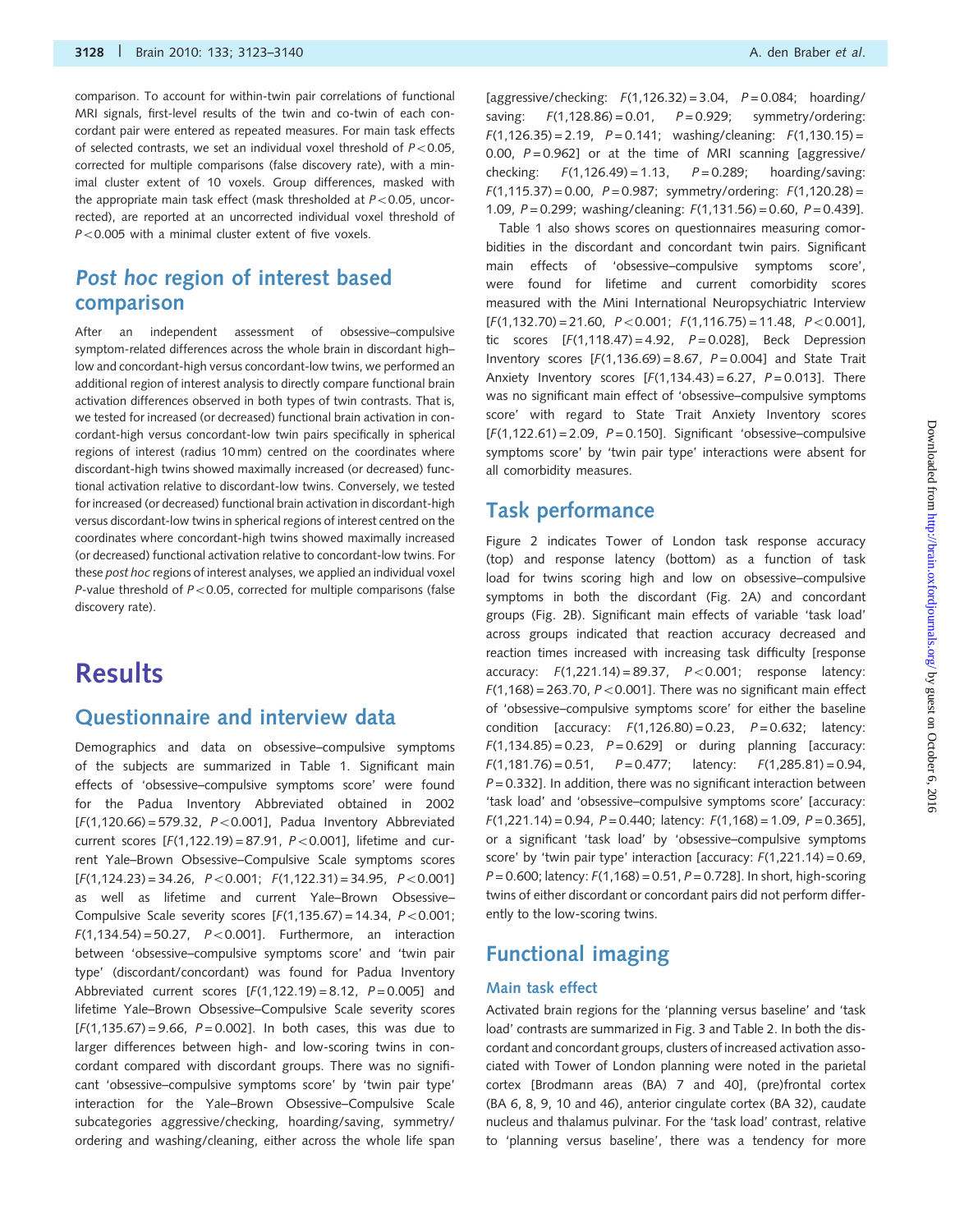

Figure 2 Tower of London task performance. (Top): Response accuracy (between 0 and 1) as a function of task load levels 1, 2, 3, 4 and 5 (task load 0 = baseline condition) in the (A) discordant group and (B) concordant group. (Bottom): Mean latencies (s) of correct responses as a function of task load. Data for twins scoring high and low on obsessive–compulsive symptoms (OCS) are indicated by filled and open circles, respectively.

robust task-related activation in regions of the inferior frontal lobes (BA 44 and 47) as well as left and right frontopolar areas (compare the anatomical renderings in the top and bottom panels of Fig. 3).

#### Environmental risk: high- versus low-scoring twins from discordant pairs

Table 3, left, and Fig. 4 show clusters of obsessive–compulsive symptoms-related differences in brain activation between the discordant-high and -low twins. For the 'planning versus baseline' contrast (Fig. 4A), twins scoring high on obsessive–compulsive symptoms compared with their low-scoring co-twins exhibited clusters of decreased brain activation in the premotor cortex (clusters labelled A and B in Table 3, left and Fig. 4A) and superior parietal cortex (Clusters F–H), both bilaterally, and right medial frontal cortex (Cluster C), right dorsolateral prefrontal cortex (Cluster D) and left inferior parietal cortex (Cluster E). Increased brain activation for twins scoring high on obsessive–compulsive symptoms was observed in the right middle temporal cortex (Cluster I). For the 'task load' contrast (Fig. 4B), clusters of decreased brain activation in twins scoring high on obsessive–compulsive symptoms relative to twins scoring low were noted in the left dorsolateral prefrontal cortex (cluster labelled J in Table 3, left and Fig. 4B) and right lingual cortex (Cluster K). Increased brain activation for the twins scoring high on obsessive–compulsive symptoms was observed bilaterally in the cingulate cortex (Clusters L and M).

#### Genetic risk: concordant-high- versus concordant-low-scoring twins

Table 4, left, and Fig. 5 show clusters of obsessive–compulsive symptoms-related differences in brain activation between the concordant-high and -low twin pairs. For the 'planning versus baseline' contrast (Fig. 5A), concordant-high-scoring twins compared with concordant-low twins exhibited clusters of decreased brain activation, bilaterally, in the temporal cortex (clusters labelled B, C and D in Table 4, left and Fig. 5A), left globus pallidus (cluster E) and left superior parietal cortex (Cluster A). Clusters of increased brain activation for twins scoring high on obsessive– compulsive symptoms were noted in the right parietal cortex (Clusters F and G) and left cingulate cortex (Cluster H). For the 'task load' contrast (Fig. 5B), clusters of decreased brain activation in concordant-high twins were found in the left premotor cortex (cluster labelled K in Table 4, left and Fig. 5B), right frontopolar cortex (Cluster L), left superior parietal cortex (Cluster I) and left caudate tail (Cluster J). Increased brain activation for the concordant-high twins was observed in the left cingulate cortex (Cluster M) and right inferior frontal cortex (Cluster N).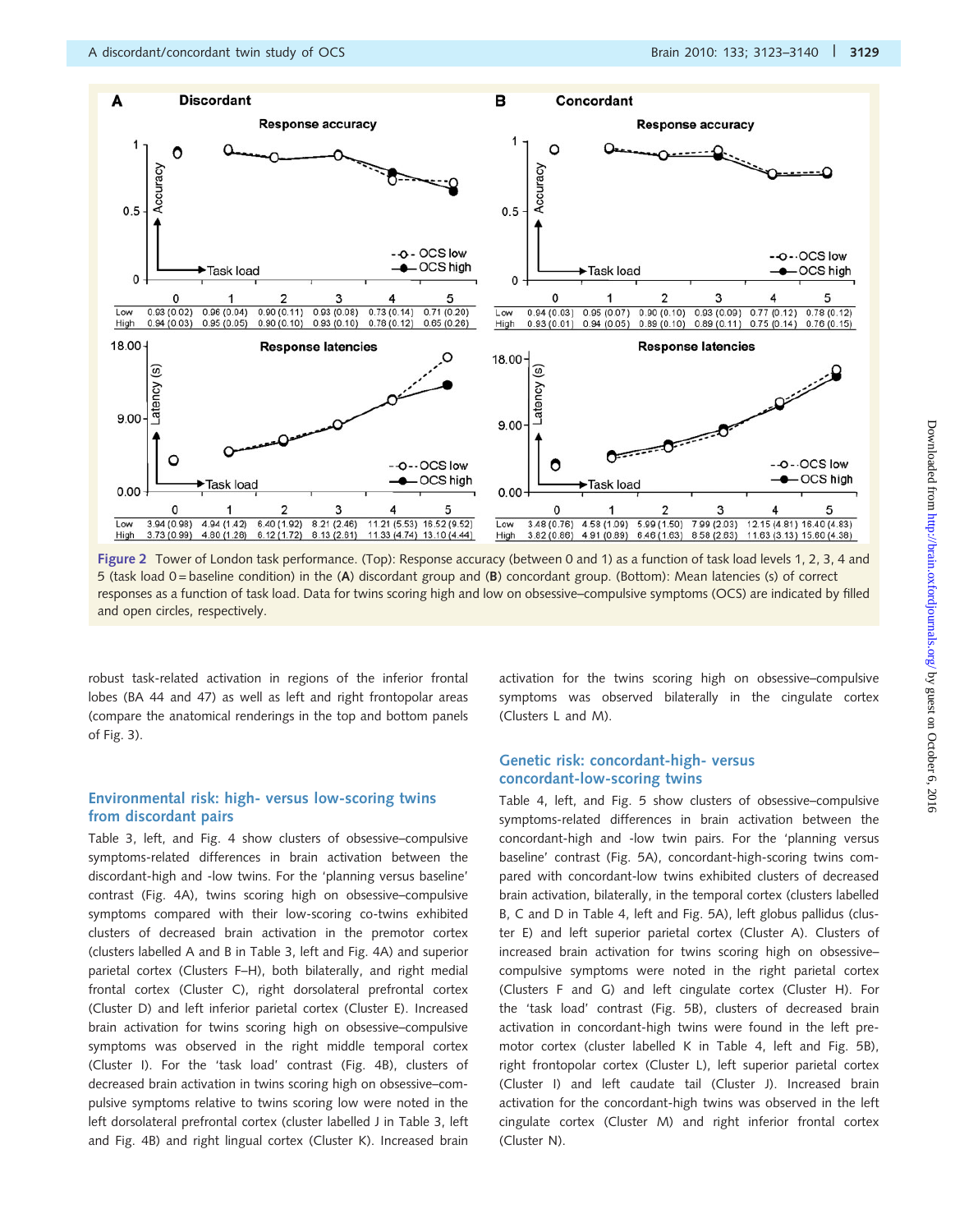

Figure 3 Brain regions showing increased functional MRI signal during Tower of London cognitive planning. Glass brain overviews depict brain activity patterns for 'planning versus baseline' (top) and 'task load' (bottom) contrasts in discordant and concordant twins. Anatomical renderings on the right illustrate locations of functional brain activation for the 'planning versus baseline' (top) and 'task load' (bottom) contrasts, across all concordant twins.

#### Post hoc region of interest comparisons

Post hoc tests revealed no significant differences in brain activation for concordant-high versus concordant-low twin pairs in regions of interest centred around the clusters with functional activation differences in the whole-brain discordant twin comparison (i.e. spherical regions of interest placed on each of the cluster peak coordinates from the discordant comparison listed in Table 3, left). There were also no differences in brain activation in discordant-high versus discordant-low twin pairs in regions of interest centred around the clusters with functional activation differences in the whole brain concordant twin comparison (i.e. spherical regions of interest placed on each of the cluster peak coordinates from the concordant comparison listed in Table 4, left).

#### Post hoc analyses using obsessive–compulsive symptoms scores at the time of scanning

This study had a prospective design in that selection of the twins preceded the actual MRI scans by 4–7 years. As a consequence, many of the discordant pairs and some of the concordant pairs no longer met the criteria at the time of scanning. We therefore conducted new analyses on our data to test if a focus on the obsessive–compulsive symptoms scores at the time of scanning would affect our results significantly. We re-run the analysis on a group of eight discordant pairs who still met the criteria at the time of MRI scanning, [high obsessive–compulsive symptom score: mean (SD) = 17.75 (7.6); low obsessive–compulsive symptom score: mean  $(SD) = 4.75$   $(3.1)$ ] and on those concordant pairs with a mean obsessive–compulsive symptoms score meeting the cut-off criteria at the time of scanning [10 concordant-high twin pairs with mean (SD) = 19.30 (5.1) and 23 concordant-low twin pairs with mean  $(SD) = 3.76$  (2.2)]. To directly compare functional brain activation differences observed from the original analysis in 19 discordant pairs with those obtained from the analysis in the selected eight pairs, we tested for increased (or decreased) functional brain activation ( $P < 0.005$ , uncorrected) in our 8 pair comparison specifically at the coordinates where the analysis on 19 pairs showed maximally increased (or decreased) functional activation. If no significant cluster was found at the exact coordinate derived from our 19 pair comparison, we searched for the nearest local maxima within that anatomical location. Results are reported in Table 3, right. The same analysis was performed for the concordant group, in which we tested for increased (or decreased) functional brain activation ( $P < 0.005$ , uncorrected) in our 10 concordant-high to 23 concordant-low pair comparison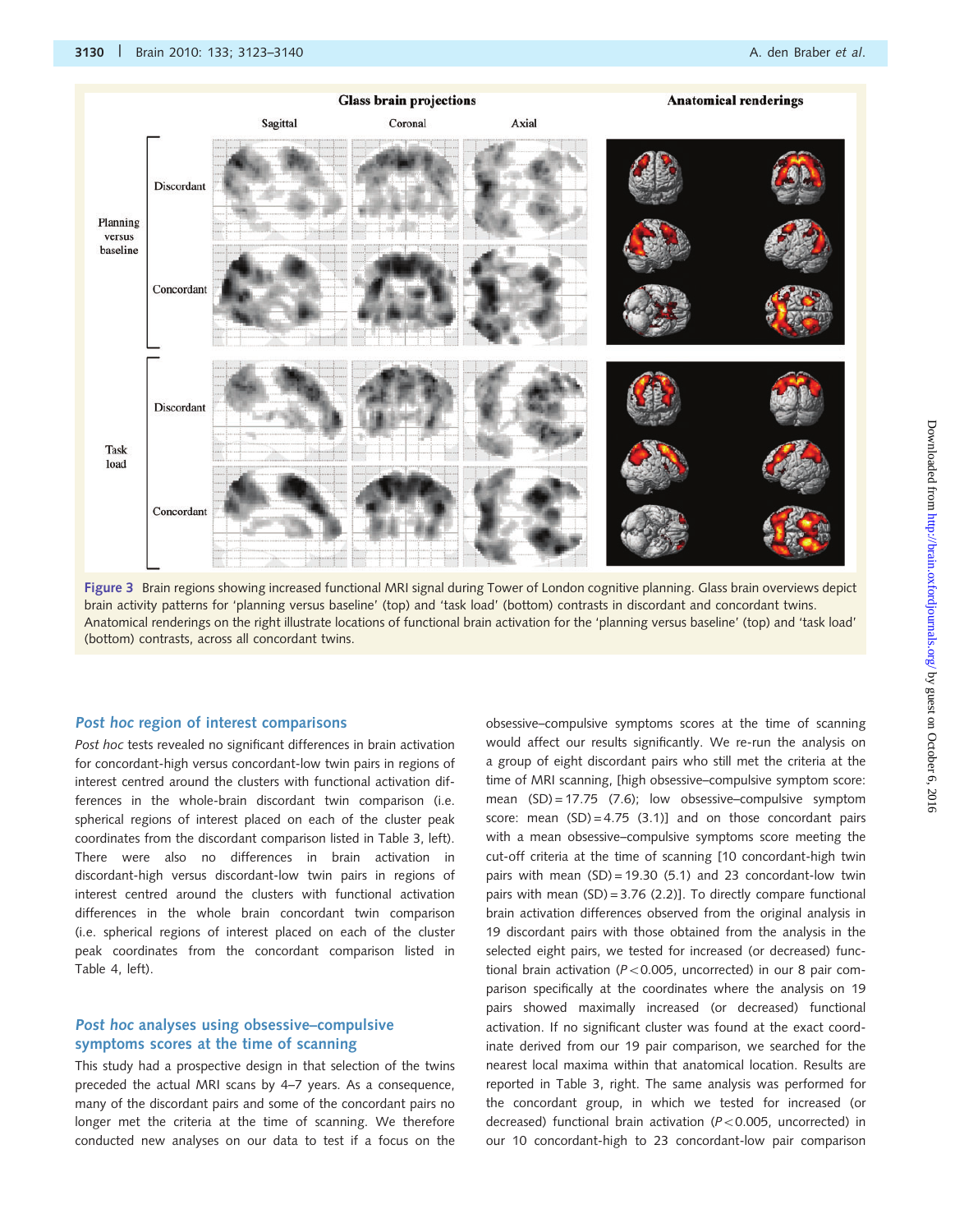#### Table 2 Brain activity for 'planning versus baseline' and 'task load' contrasts

| Contrast                   | Anatomical location | Side              | BA                       |                | Discordant $(n=38)$    |                  |         |                | Concordant ( $n = 98$ ) |                   |         |
|----------------------------|---------------------|-------------------|--------------------------|----------------|------------------------|------------------|---------|----------------|-------------------------|-------------------|---------|
|                            |                     |                   |                          |                | <b>MNI</b> coordinates |                  | Z-score |                | <b>MNI</b> coordinates  |                   | Z-score |
|                            |                     |                   |                          | $\pmb{\times}$ | y                      | z                |         | $\pmb{\times}$ | у                       | $\mathsf z$       |         |
| 'Planning versus baseline' | Parietal cortex     | L                 | $\overline{\phantom{a}}$ | $-6$           | $-66$                  | 51               | Inf     | $-9$           | $-60$                   | 51                | Inf     |
|                            |                     | ${\sf R}$         | $\overline{7}$           | $\mathfrak{g}$ | $-69$                  | 57               | 7.30    | $\mathsf 3$    | $-60$                   | 51                | Inf     |
|                            |                     | L                 | 40                       | $-60$          | $-36$                  | 36               | 5.36    | $-63$          | $-33$                   | 36                | 4.72    |
|                            |                     | ${\sf R}$         | 40                       | 42             | $-42$                  | 42               | 6.54    | 45             | $-42$                   | 48                | 6.97    |
|                            | Frontal cortex      | L                 | 6                        | $-30$          | $\boldsymbol{0}$       | 51               | 7.10    | $-21$          | 9                       | 57                | Inf     |
|                            |                     | ${\sf R}$         | 6                        | 27             | 9                      | 57               | 7.11    | 21             | 12                      | 54                | 7.34    |
|                            |                     | L                 | 8                        | $-30$          | 15                     | 48               | 5.40    | $-30$          | 15                      | 48                | 6.26    |
|                            |                     | ${\sf R}$         | 8                        | 33             | 12                     | 51               | 5.80    | 21             | 12                      | 54                | 7.34    |
|                            |                     | L                 | 10                       | $-42$          | 48                     | $-6$             | 5.29    |                |                         |                   |         |
|                            |                     | $\mathsf R$       | 10                       | 30             | 60                     | $-3$             | 4.60    |                |                         |                   |         |
|                            |                     | L                 | 9/46                     | $-48$          | 24                     | 36               | 5.55    | $-48$          | 33                      | 27                | 5.00    |
|                            |                     | ${\sf R}$         | 9/46                     | 45             | 30                     | 36               | 5.97    | 45             | 27                      | 24                | 4.38    |
|                            | Occipital cortex    | L                 | 18                       |                |                        |                  |         | $-33$          | $-69$                   | $\boldsymbol{0}$  | 5.14    |
|                            |                     | ${\sf R}$         | 18                       |                |                        |                  |         | 21             | $-99$                   | 3                 | 4.45    |
|                            | Anterior cingulate  | L                 | 32                       | $-6$           | 21                     | 48               | 5.41    | $-9$           | 21                      | 45                | 3.95    |
|                            |                     | ${\sf R}$         | 32                       | 9              | 21                     | 48               | 4.46    |                |                         |                   |         |
|                            | Caudate nucleus     | L                 | $\overline{\phantom{0}}$ | $-12$          | 15                     | $-3$             | 6.25    | $-12$          | 15                      | $-3$              | Inf     |
|                            |                     | ${\sf R}$         | $\qquad \qquad -$        | 12             | 9                      | $\boldsymbol{0}$ | 5.81    | 15             | 18                      | $-3$              | 7.02    |
|                            | Thalamus pulvinar   | L                 | $\qquad \qquad -$        | $-15$          | $-30$                  | 12               | 2.72    | $-9$           | $-30$                   | 6                 | 3.03    |
|                            |                     | ${\sf R}$         | $\overline{\phantom{m}}$ | $\overline{9}$ | $-27$                  | 12               | 4.07    | 3              | $-21$                   | 12                | 4.27    |
| 'Task load'                | Parietal cortex     | L                 | $\overline{7}$           | $-3$           | $-69$                  | 51               | 6.04    | $-9$           | $-72$                   | 60                | Inf     |
|                            |                     | $\mathsf R$       | $\overline{7}$           | 6              | $-66$                  | 63               | 5.35    | 12             | $-66$                   | 66                | Inf     |
|                            |                     | L                 | 40                       | $-45$          | $-60$                  | 48               | 6.05    | $-42$          | $-57$                   | 48                | 7.24    |
|                            |                     | ${\sf R}$         | 40                       | 57             | $-54$                  | 42               | 5.52    | 54             | $-54$                   | 45                | 7.60    |
|                            | Frontal cortex      | L                 | 6                        | $-27$          | 3                      | 63               | 6.95    | $-27$          | 12                      | 60                | Inf     |
|                            |                     | ${\sf R}$         | 6                        | 36             | 9                      | 57               | 6.81    | 30             | 6                       | 60                | Inf     |
|                            |                     | L                 | 8                        | $-30$          | 15                     | 48               | 5.52    | $-3$           | 27                      | 45                | Inf     |
|                            |                     | ${\sf R}$         | 8                        | 33             | 14                     | 51               | 5.62    | 21             | 15                      | 51                | Inf     |
|                            |                     | L                 | 9                        | $-42$          | 27                     | 33               | 6.24    | $-42$          | 30                      | 33                | Inf     |
|                            |                     | ${\sf R}$         | 9                        | 45             | 30                     | 33               | 5.61    | 45             | 33                      | 33                | Inf     |
|                            |                     | L                 | 10                       | $-33$          | 60                     | 12               | 6.51    | $-36$          | 51                      | 9                 | 7.08    |
|                            |                     | ${\sf R}$         | 10<br>44                 | 33             | 60                     | 6                | 6.21    | 33             | 54                      | 3                 | Inf     |
|                            |                     | L<br>$\mathsf{R}$ | 44                       | $-51$          | 9                      | 12               | 3.53    | 54             |                         |                   | 3.85    |
|                            |                     | L                 | 47                       | $-51$          | 18                     | $\boldsymbol{0}$ | 2.95    | $-48$          | 9<br>15                 | 12<br>$\mathbf 0$ | 3.94    |
|                            |                     | ${\sf R}$         | 47                       | 51             | 18                     | $\mathbf 0$      | 3.14    | 33             | 24                      | $-6$              | 3.70    |
|                            | Temporal cortex     |                   | 37                       | $-57$          | $-48$                  | $-12$            | 3.37    |                |                         |                   |         |
|                            | Anterior cingulate  | L                 | 32                       | $-6$           | 24                     | 36               | 5.90    | $-6$           | 24                      | 39                | 6.52    |
|                            |                     | L<br>${\sf R}$    | 32                       | $\overline{9}$ | 33                     | 30               | 5.30    | $\overline{9}$ | 24                      | 36                | 4.32    |
|                            | Caudate nucleus     | L                 | $\overline{\phantom{0}}$ | $-15$          | 12                     | 12               | 5.65    | $-18$          | 18                      | 6                 | 6.57    |
|                            |                     | ${\sf R}$         | $\overline{\phantom{0}}$ | 18             | 21                     | $\epsilon$       | 4.87    | 18             | 18                      | $\epsilon$        | 6.71    |
|                            | Globus pallidus     | L                 | $\qquad \qquad -$        | $-12$          | $\mathsf 3$            | $\mathbf 0$      | 3.41    | $-15$          | $\boldsymbol{0}$        | $-3$              | 5.03    |
|                            |                     | ${\sf R}$         |                          |                |                        |                  |         | 12             | 3                       | $-3$              | 2.31    |
|                            | Thalamus pulvinar   | L                 |                          | $-9$           | $-24$                  | 12               | 2.62    | $-12$          | $-27$                   | 15                | 2.66    |
|                            |                     | ${\sf R}$         |                          | $\mathsf 9$    | $-27$                  | 12               | 4.14    | 9              | $-27$                   | 12                | 3.08    |

Brain regions showing significant functional MRI signal increase for the 'planning versus baseline' and 'task load' contrasts in the discordant and concordant twin groups. Anatomical location = activated brain region; L = left hemisphere; R = right hemisphere; BA = Brodmann area; MNI coordinates (mm) = location of voxel with largest effect size; Z-score: z-value of voxel with largest effect size; Inf=infinite.

specifically at the coordinates, where the analysis on the original 22 concordant-high to 28 concordant-low pair comparison showed maximally increased (or decreased) functional activation. Results are reported in Table 4, right. Post hoc analyses in both the discordant and concordant groups revealed highly similar results compared with those obtained from the original analyses, although a few areas were lost due to reduced statistical power.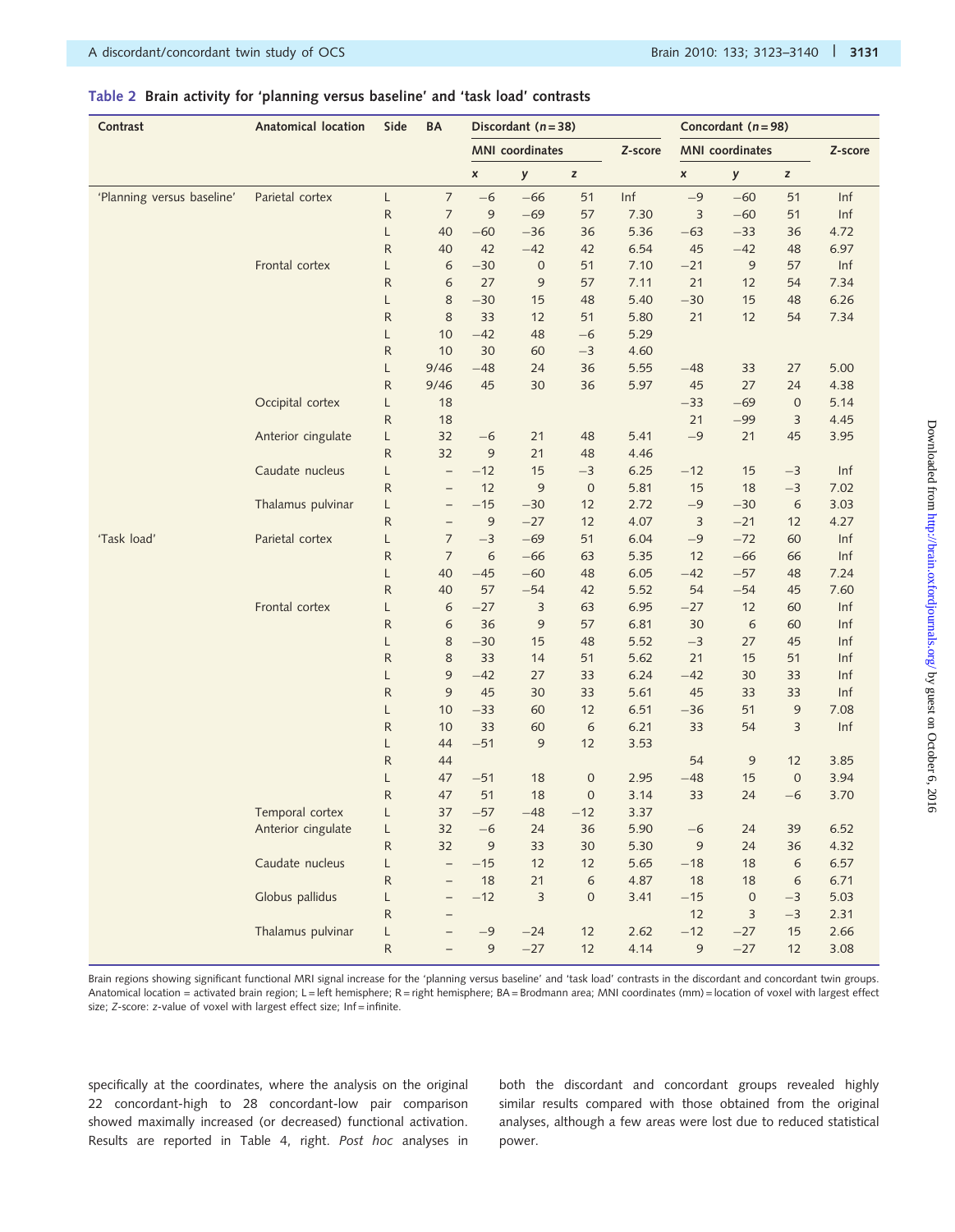| p<br>D<br>i<br>San A<br>$\frac{1}{2}$<br>-<br>}<br>i<br>i<br>֖֖֖֖֖֧ׅ֖֖֧֪֪ׅ֪֪֪ׅ֚֚֚֚֚֚֚֚֚֚֚֚֚֚֚֚֚֚֚֚֚֚֚֚֚֚֚֚֚֚֚֬֝֝֓֞֓֞֓֬         |
|--------------------------------------------------------------------------------------------------------------------------------|
| $\sim$<br>;<br>$\vdots$                                                                                                        |
| high and low on ol<br>)<br>)                                                                                                   |
| ֧ׅׅ֧֧֧֧֧֧֧֪ׅ֧֧֪ׅ֧֧֪ׅ֧֪֪֪֪֪֪֪֪֪֪ׅ֧֧֪ׅ֧֧֚֚֚֚֚֚֚֚֚֚֚֚֚֚֚֚֚֚֚֚֚֚֚֚֚֬֡֡֡֡֬֝֬֓֡֬֓֓֝֓֓֓֝֬֝֬֝֬֓֝֬֝֬֝֬֝<br>-<br>-<br>-<br>-<br>een<br>e |
|                                                                                                                                |
|                                                                                                                                |
|                                                                                                                                |
|                                                                                                                                |

| label <sup>a</sup>         | Cluster Anatomical<br>location       | BA              | MNI coordinates (19 pairs) |              |                               | Z-score                              | P-value  | No.of<br>voxels |                       |                 | MNI coordinates (8 pairs) <sup>b</sup> | Z-score | voxels<br>No. of | Euclidean<br>distance    |
|----------------------------|--------------------------------------|-----------------|----------------------------|--------------|-------------------------------|--------------------------------------|----------|-----------------|-----------------------|-----------------|----------------------------------------|---------|------------------|--------------------------|
|                            |                                      |                 | ×                          | ⋋            | N                             |                                      |          |                 | $\boldsymbol{\times}$ | ⋋               | N                                      |         |                  | (mm)                     |
| 'Planning versus baseline' |                                      |                 |                            |              |                               |                                      |          |                 |                       |                 |                                        |         |                  |                          |
|                            | Left premotor cortex                 |                 |                            |              |                               | 3.41                                 | $-0.001$ | 15              | $-30$                 | $\circ$         | 48                                     | 3.84    | G                |                          |
|                            | Right premotor cortex                |                 | $-27$<br>$+2$<br>$+5$      | 678          |                               | 3.33                                 | $-0.001$ | $\sigma$        | $\overline{c}$        | $\sigma$        | $\delta$                               | 2.98    |                  | 7.3<br>9.5               |
|                            | Right medial frontal cortex          |                 |                            |              |                               | 3.20                                 | 0.001    | $\infty$        |                       | I               |                                        |         |                  | I                        |
|                            | Right dorsolateral prefrontal cortex |                 |                            |              |                               | 2.85                                 | 0.002    | 5               | 33                    | $\overline{21}$ |                                        | 2.82    |                  |                          |
|                            | Left inferior parietal cortex        | $\Theta$        |                            | $-54$        |                               |                                      | $-0.001$ | $\frac{9}{5}$   | $-39$                 | $-54$           | $\frac{2}{5}$                          | 2.70    |                  | 000                      |
|                            |                                      | $\theta$        | 399772                     | $-36$        |                               |                                      | 0.001    | $\sigma$        | $-57$                 | $-42$           | 45                                     | 2.66    |                  |                          |
|                            | Left superior parietal cortex        |                 |                            | $-54$        |                               |                                      | $-0.001$ | $\overline{4}$  | $\mathsf{I}$          | ļ               | I                                      |         | I                | $\overline{\phantom{a}}$ |
|                            |                                      |                 |                            | $-69$        | 5 6 8 7 5 9 5 6 9 8 9         | $4.33$<br>$3.49$<br>$3.87$<br>$2.87$ | 0.002    | 0               | $\circ$               | $-69$           | 51                                     | 2.86    | 5                | 20.1                     |
|                            | Right superior parietal cortex       |                 | $\frac{8}{20}$             | $-72$        |                               | 2.93                                 | 0.002    | 5               | I                     | I               | I                                      |         | I                | $\hat{\mathbf{I}}$       |
|                            | Right superior parietal cortex       | $\overline{6}$  |                            | $-78$        |                               | 3.36                                 | $-0.001$ | $\sigma$        | 39                    | $-84$           | 33                                     | 3.40    |                  | 11.2                     |
|                            | Right middle temporal cortex         | 39              | 54                         | $-69$        | $\tilde{c}$                   | 3.44                                 | $-0.001$ | $\overline{2}$  | 57                    | $-60$           | $\overline{21}$                        | 3.02    | 4                | 13.1                     |
|                            |                                      |                 |                            |              |                               |                                      |          |                 |                       |                 |                                        |         |                  |                          |
|                            | Left dorsolateral prefrontal cortex  |                 |                            |              |                               |                                      | 0.001    | G               | $-21$                 | 15              | 48                                     | 2.61    |                  | 22.6                     |
|                            | Right lingual cortex                 | 90              | 972                        | $rac{30}{4}$ | $\frac{8}{2}$ 0 $\frac{8}{2}$ | 8 5 4<br>8 5 4 6                     | 0.001    | $\infty$        |                       | I               | I                                      |         |                  | $\bar{\bar{1}}$          |
|                            | Right cingulate cortex               | $\overline{24}$ |                            | $\circ$      |                               |                                      | 0.001    | $\overline{C}$  | $\overline{c}$        | $\circ$         | $\frac{8}{4}$                          | 2.76    |                  | $\circ$                  |
|                            | Left cingulate cortex                | $\overline{24}$ | $\sqrt{2}$                 | $\circ$      | 42                            | 3.01                                 | 0.001    | G               | $\overline{1}$        | $\epsilon$      | 42                                     |         | $\infty$         | 6.7                      |

Test = test for significant decreases (high < low) or increases (high > low) in twins with high relative to low obsessive-compulsive symptoms scores; cluster label = alphabetical duster label as displayed in anatomical ove

Test = test for significant decreases (high > low) or increases (high > low) in twins with high relative to low obsessive-compulsive symptoms scores; cluster label = alphabetical custer label as displayed in anatomical ove ("planning versus baseline" contrast) and B ("task load" contrast); BA = Brodmann area; MNI coordinates (19 pairs) (mm) = location of voxel with largest effect size for the 19-pair comparison; Z-score = z-value of voxel wi effect size; P-value = cluster P-value; no. of voxels = number of voxels in cluster.

b Montreal Neurological Institute coordinates (mm) of voxel with largest effect size for the post *hoc* within-pair compatison in the 8 pairs still extremely discordant at the time of scanning; Z-score = z-value of voxel w b Montreal Neurological Institute coordinates (mm) of voxel with largest effect size for the post hoc within-pair comparison in the 8 pairs still extremely discordant at the time of scanning; Z-score=z-value of voxel with size for the post hoc 8 pair comparison; no. of voxels = number of voxels in cluster for the post hoc 8 pair comparison; Eudidean distance (mm) = distance between the coordinates derived from the original 19 pair compariso coordinates derived from the additional 8 pair comparison. coordinates derived from the additional 8 pair comparison.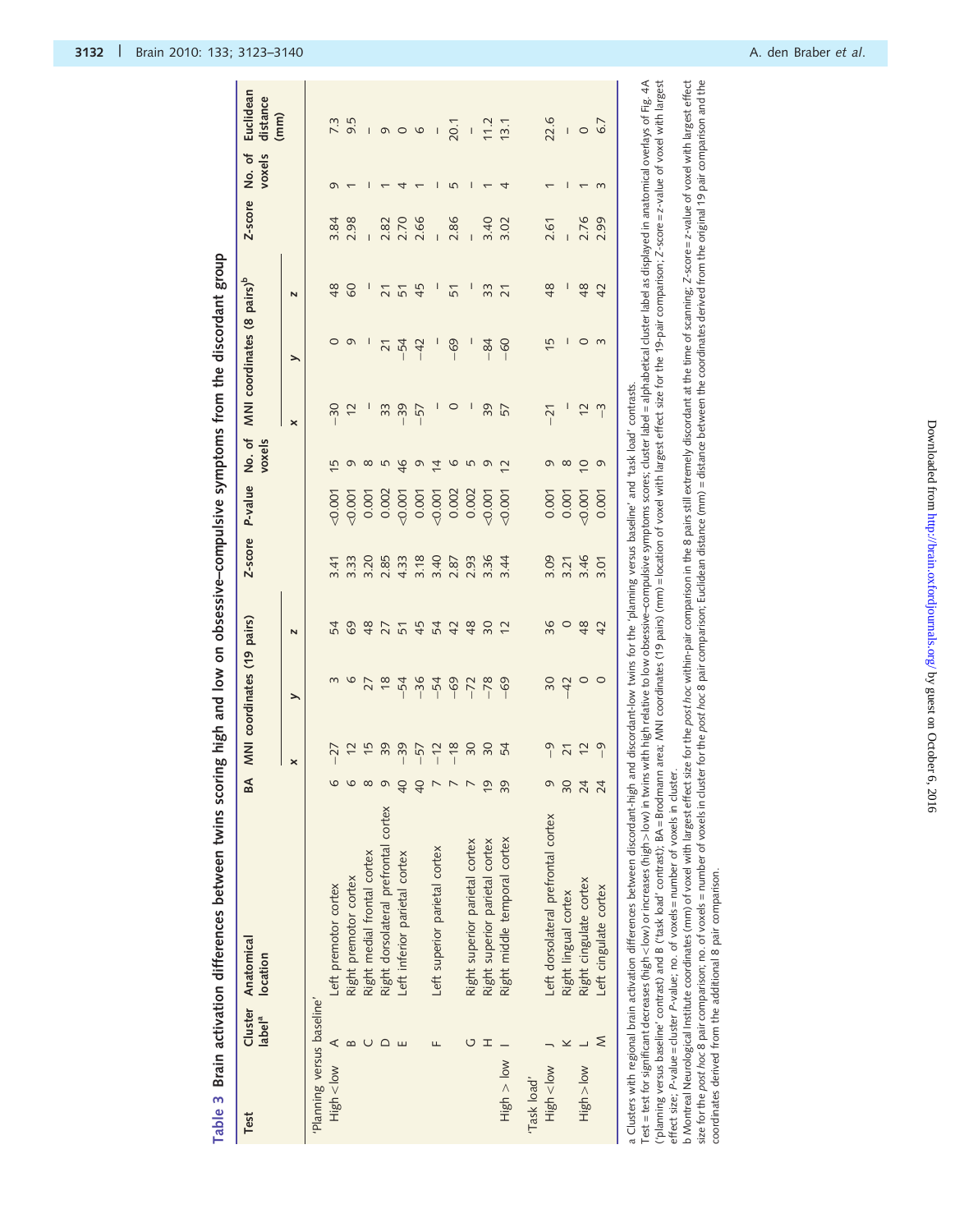

Figure 4 Brain regions showing reduced (top: high < low) and increased (bottom: high >low) functional MRI signal in twins with high obsessive–compulsive symptoms scores versus twins with low scores from the discordant group. (A) 'Planning versus baseline' contrast; (B) 'task load' contrast.

## **Discussion**

In the present study, task performance and brain activation during a Tower of London cognitive planning paradigm were compared within monozygotic twin pairs discordant for obsessive–compulsive symptoms and between monozygotic twin pairs who scored concordant-low or concordant-high for obsessive–compulsive symptoms. No differences were found in response accuracy or latency measures between discordant twins, which implies that the environmentally mediated risk for obsessive–compulsive disorder did not influence behavioural task performance. Likewise, concordant-high twins did not perform worse than concordantlow twins, suggesting that the genetically mediated risk for obsessive–compulsive disorder did not interfere with actual task performance. These results partly disagree with studies comparing Tower of London performance in patients with obsessive–compulsive disorder versus controls. Purcell and colleagues (1998a) found no significant differences in response accuracy in Tower of London task performance between patients with obsessive–compulsive disorder and controls, but the patients with obsessive–compulsive disorder reacted significantly slower. In addition, van den Heuvel and colleagues (2005) found patients with obsessive–compulsive disorder to be significantly less accurate and slower. It is unclear whether the absence of performance deficits in our study reflects the lower severity of obsessive–compulsive symptoms in this largely non-clinical sample, the fact that only few of our subjects had a history of anti-depressant medication (in contrast to the studies with patient groups), or a combination.

Although their performance remained intact, there was evidence that the high-risk subjects in our study deviated from the low-risk subjects in the patterns of brain activation accompanying execution of the Tower of London task. The brain regions in which subjects with high obsessive–compulsive symptoms scores differed from subjects with low obsessive–compulsive symptoms scores can be separated into regions that were mainly affected by environmental risk [dorsolateral prefrontal cortex (BA 9) and lingual cortex (BA 30)], genetic risk [frontopolar cortex (BA 10), inferior frontal cortex (BA 47), globus pallidus and caudate nucleus] and both environmental and genetic risk factors [cingulate cortex (BA 24, 31 and 32), premotor cortex (BA 6) and parts of the parietal cortex (BA 7, 19 and 40)]. We discuss these findings in more detail below.

## Regions affected by environmental risk

Brain regions showing different activation patterns in twins with high obsessive–compulsive symptoms scores compared with those with low obsessive–compulsive symptoms scores that were present in only the discordant group and, therefore, are probably related to environmental risk factors for obsessive–compulsive disorder include the dorsolateral prefrontal cortex (BA 9) ('planning versus baseline' and 'task load') and right lingual cortex (BA 30)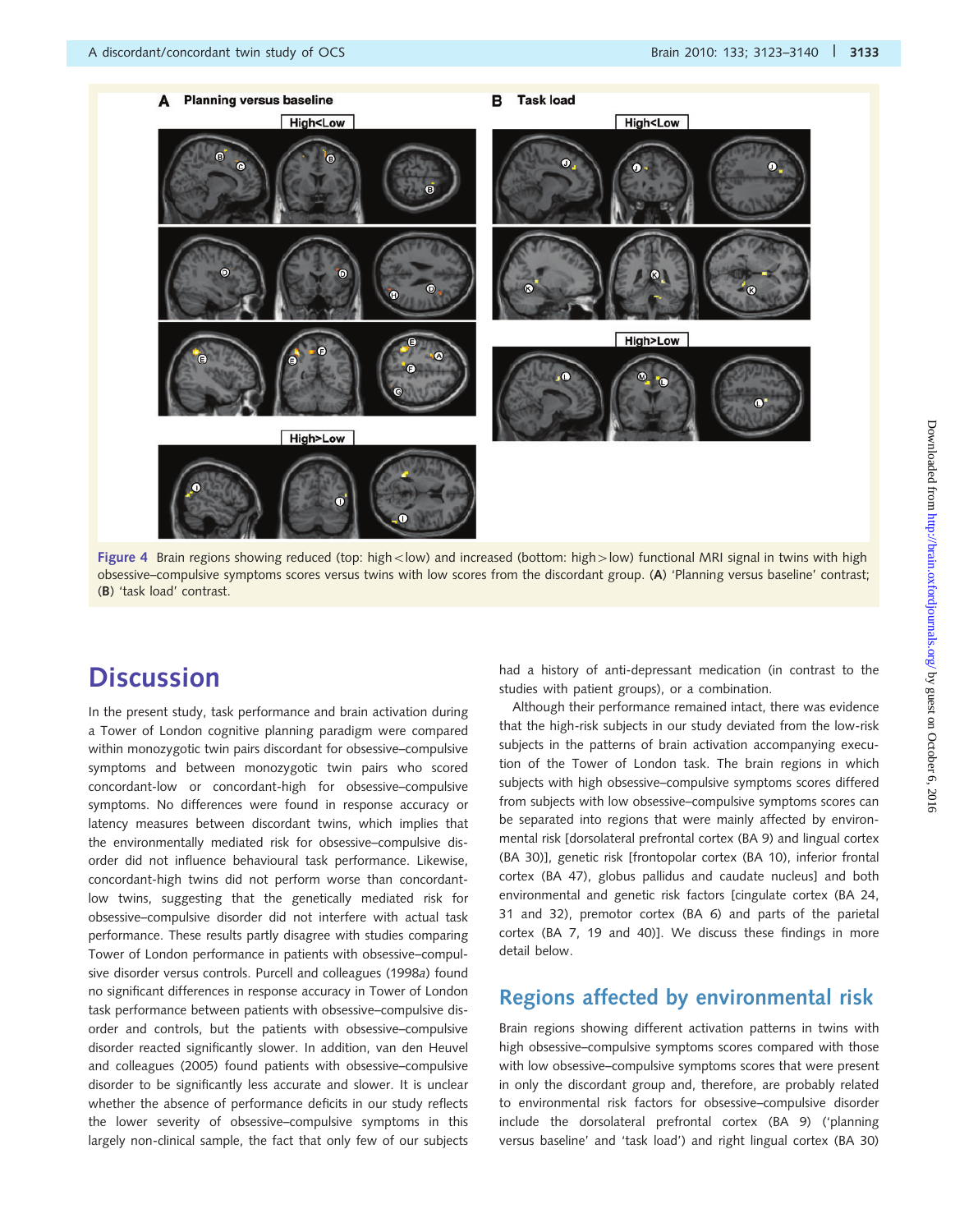| $\overline{0}$<br>20<br>I<br>I<br>I<br>$\mathsf{l}$<br>15<br>$\overline{0}$<br>5<br>4<br>$\tilde{c}$<br>$\frac{8}{4}$<br>$\overline{\phantom{0}}$<br>$\overline{4}$<br>2.66<br>3.15<br>3.00<br>2.80<br>3.24<br>3.75<br>3.05<br>3.29<br>2.65<br>4.22<br>$\overline{1}$<br>39<br>$\frac{8}{2}$<br>39<br>0<br>I<br>I<br>I<br>$\circ$<br>$\circ$<br>$\tilde{ }$<br>57<br>I<br>39<br>$\overline{21}$<br>N<br>48<br>$\frac{8}{3}$<br>$\frac{8}{18}$<br>$-54$<br>$-54$<br>$-72$<br>$-72$<br>$-12$<br>$-27$<br>$-51$<br>⋋<br>and concordant-low twins for the 'planning versus baseline' and 'task load' contrasts<br>$-36$<br>I<br>I<br>$\frac{48}{5}$<br>63<br>27<br>$-33$<br>$-24$<br>24<br>$-12$<br>$-57$<br>51<br>$\pmb{\times}$<br>35<br>39<br>26<br>Q<br>29<br>23<br>5<br>$\overline{15}$<br>$\overline{15}$<br>$\overline{c}$<br>$\overline{4}$<br>$\overline{ }$<br>0.001<br>0.001<br>0.007<br>0.001<br>0.001<br>0.001<br>0.001<br>0.001<br>0.001<br>0.001<br>0.001<br>0.001<br>0.007<br>0.001<br>3.10<br>3.34<br>3.78<br>3.00<br>3.28<br>3.14<br>3.54<br>3.65<br>3.19<br>3.50<br>3.27<br>3.08<br>3.11<br>3.81<br>39<br>39<br>$\frac{8}{2}$<br>89<br>$\sim$<br>39<br>$\circ$<br>S<br>$\tilde{z}$<br>$\circ$<br>54<br>48<br>$-12$<br>$\overline{21}$<br>$\overline{\mathsf{N}}$<br>$\frac{6}{1}$<br>48<br>$\frac{8}{3}$<br>$\frac{8}{18}$<br>$-78$<br>$-15$<br>$-75$<br>$-30$<br>$-63$<br>$\overline{\phantom{0}}$<br>$-45$<br>$-57$<br>$-51$<br>$-51$<br>⋋<br>$-33$<br>$-54$<br>$-48$<br>48<br>$-18$<br>48<br>24<br>$\frac{6}{1}$<br>$-33$<br>$-15$<br>$-33$<br>24<br>51<br>a Clusters with regional brain activation differences between concordant-high<br>×<br>$\overline{6}$<br>$\frac{1}{2}$<br>$\overline{40}$<br>47<br>37<br>32<br>$\overline{3}$ 1<br>Left superior temporal cortex<br>Right middle temporal cortex<br>Right superior parietal cortex<br>Left inferior temporal cortex<br>Right inferior parietal cortex<br>Left superior parietal cortex<br>Left superior parietal cortex<br>Right inferior frontal cortex<br>Right frontopolar cortex<br>Left premotor cortex<br>Left cingulate cortex<br>Left cingulate cortex<br>Left globus pallidus<br>Left caudate tail<br>'Planning versus baseline'<br>$\leq$<br>H<br>⋖<br>ロ<br>Mo >uglH<br>Mol<br><br>High>low<br>wol <dalk<br>High &lt; low<br/>"Task load"</dalk<br> | Cluster<br>label <sup>a</sup><br>Test | Anatomical<br>location | BA MNI | coordinates (22/28 pairs) | Z-score | P-value | No. of<br>voxels | MNI coordinates (10/23 pairs) <sup>b</sup> | Z-score | No.of<br>voxels | Euclidean<br>distance<br>(mm) |
|-------------------------------------------------------------------------------------------------------------------------------------------------------------------------------------------------------------------------------------------------------------------------------------------------------------------------------------------------------------------------------------------------------------------------------------------------------------------------------------------------------------------------------------------------------------------------------------------------------------------------------------------------------------------------------------------------------------------------------------------------------------------------------------------------------------------------------------------------------------------------------------------------------------------------------------------------------------------------------------------------------------------------------------------------------------------------------------------------------------------------------------------------------------------------------------------------------------------------------------------------------------------------------------------------------------------------------------------------------------------------------------------------------------------------------------------------------------------------------------------------------------------------------------------------------------------------------------------------------------------------------------------------------------------------------------------------------------------------------------------------------------------------------------------------------------------------------------------------------------------------------------------------------------------------------------------------------------------------------------------------------------------------------------------------------------------------------------------------------------------------------------------------------------------------------------------------------------------------------------------------------------------------------------------------------------------------------------------|---------------------------------------|------------------------|--------|---------------------------|---------|---------|------------------|--------------------------------------------|---------|-----------------|-------------------------------|
|                                                                                                                                                                                                                                                                                                                                                                                                                                                                                                                                                                                                                                                                                                                                                                                                                                                                                                                                                                                                                                                                                                                                                                                                                                                                                                                                                                                                                                                                                                                                                                                                                                                                                                                                                                                                                                                                                                                                                                                                                                                                                                                                                                                                                                                                                                                                           |                                       |                        |        |                           |         |         |                  |                                            |         |                 |                               |
|                                                                                                                                                                                                                                                                                                                                                                                                                                                                                                                                                                                                                                                                                                                                                                                                                                                                                                                                                                                                                                                                                                                                                                                                                                                                                                                                                                                                                                                                                                                                                                                                                                                                                                                                                                                                                                                                                                                                                                                                                                                                                                                                                                                                                                                                                                                                           |                                       |                        |        |                           |         |         |                  |                                            |         |                 |                               |
|                                                                                                                                                                                                                                                                                                                                                                                                                                                                                                                                                                                                                                                                                                                                                                                                                                                                                                                                                                                                                                                                                                                                                                                                                                                                                                                                                                                                                                                                                                                                                                                                                                                                                                                                                                                                                                                                                                                                                                                                                                                                                                                                                                                                                                                                                                                                           |                                       |                        |        |                           |         |         |                  |                                            |         |                 | 6.7                           |
|                                                                                                                                                                                                                                                                                                                                                                                                                                                                                                                                                                                                                                                                                                                                                                                                                                                                                                                                                                                                                                                                                                                                                                                                                                                                                                                                                                                                                                                                                                                                                                                                                                                                                                                                                                                                                                                                                                                                                                                                                                                                                                                                                                                                                                                                                                                                           |                                       |                        |        |                           |         |         |                  |                                            |         |                 | 5.2                           |
|                                                                                                                                                                                                                                                                                                                                                                                                                                                                                                                                                                                                                                                                                                                                                                                                                                                                                                                                                                                                                                                                                                                                                                                                                                                                                                                                                                                                                                                                                                                                                                                                                                                                                                                                                                                                                                                                                                                                                                                                                                                                                                                                                                                                                                                                                                                                           |                                       |                        |        |                           |         |         |                  |                                            |         |                 | $\circ$                       |
|                                                                                                                                                                                                                                                                                                                                                                                                                                                                                                                                                                                                                                                                                                                                                                                                                                                                                                                                                                                                                                                                                                                                                                                                                                                                                                                                                                                                                                                                                                                                                                                                                                                                                                                                                                                                                                                                                                                                                                                                                                                                                                                                                                                                                                                                                                                                           |                                       |                        |        |                           |         |         |                  |                                            |         |                 | $\overline{1}$                |
|                                                                                                                                                                                                                                                                                                                                                                                                                                                                                                                                                                                                                                                                                                                                                                                                                                                                                                                                                                                                                                                                                                                                                                                                                                                                                                                                                                                                                                                                                                                                                                                                                                                                                                                                                                                                                                                                                                                                                                                                                                                                                                                                                                                                                                                                                                                                           |                                       |                        |        |                           |         |         |                  |                                            |         |                 | $\sf I$                       |
|                                                                                                                                                                                                                                                                                                                                                                                                                                                                                                                                                                                                                                                                                                                                                                                                                                                                                                                                                                                                                                                                                                                                                                                                                                                                                                                                                                                                                                                                                                                                                                                                                                                                                                                                                                                                                                                                                                                                                                                                                                                                                                                                                                                                                                                                                                                                           |                                       |                        |        |                           |         |         |                  |                                            |         |                 | 15.3                          |
|                                                                                                                                                                                                                                                                                                                                                                                                                                                                                                                                                                                                                                                                                                                                                                                                                                                                                                                                                                                                                                                                                                                                                                                                                                                                                                                                                                                                                                                                                                                                                                                                                                                                                                                                                                                                                                                                                                                                                                                                                                                                                                                                                                                                                                                                                                                                           |                                       |                        |        |                           |         |         |                  |                                            |         |                 | 5.2                           |
|                                                                                                                                                                                                                                                                                                                                                                                                                                                                                                                                                                                                                                                                                                                                                                                                                                                                                                                                                                                                                                                                                                                                                                                                                                                                                                                                                                                                                                                                                                                                                                                                                                                                                                                                                                                                                                                                                                                                                                                                                                                                                                                                                                                                                                                                                                                                           |                                       |                        |        |                           |         |         |                  |                                            |         |                 | $\overline{1}$                |
|                                                                                                                                                                                                                                                                                                                                                                                                                                                                                                                                                                                                                                                                                                                                                                                                                                                                                                                                                                                                                                                                                                                                                                                                                                                                                                                                                                                                                                                                                                                                                                                                                                                                                                                                                                                                                                                                                                                                                                                                                                                                                                                                                                                                                                                                                                                                           |                                       |                        |        |                           |         |         |                  |                                            |         |                 |                               |
|                                                                                                                                                                                                                                                                                                                                                                                                                                                                                                                                                                                                                                                                                                                                                                                                                                                                                                                                                                                                                                                                                                                                                                                                                                                                                                                                                                                                                                                                                                                                                                                                                                                                                                                                                                                                                                                                                                                                                                                                                                                                                                                                                                                                                                                                                                                                           |                                       |                        |        |                           |         |         |                  |                                            |         |                 | $\infty$                      |
|                                                                                                                                                                                                                                                                                                                                                                                                                                                                                                                                                                                                                                                                                                                                                                                                                                                                                                                                                                                                                                                                                                                                                                                                                                                                                                                                                                                                                                                                                                                                                                                                                                                                                                                                                                                                                                                                                                                                                                                                                                                                                                                                                                                                                                                                                                                                           |                                       |                        |        |                           |         |         |                  |                                            |         |                 | 9.5                           |
|                                                                                                                                                                                                                                                                                                                                                                                                                                                                                                                                                                                                                                                                                                                                                                                                                                                                                                                                                                                                                                                                                                                                                                                                                                                                                                                                                                                                                                                                                                                                                                                                                                                                                                                                                                                                                                                                                                                                                                                                                                                                                                                                                                                                                                                                                                                                           |                                       |                        |        |                           |         |         |                  |                                            |         |                 | $\mathsf{I}$                  |
|                                                                                                                                                                                                                                                                                                                                                                                                                                                                                                                                                                                                                                                                                                                                                                                                                                                                                                                                                                                                                                                                                                                                                                                                                                                                                                                                                                                                                                                                                                                                                                                                                                                                                                                                                                                                                                                                                                                                                                                                                                                                                                                                                                                                                                                                                                                                           |                                       |                        |        |                           |         |         |                  |                                            |         |                 | 3                             |
|                                                                                                                                                                                                                                                                                                                                                                                                                                                                                                                                                                                                                                                                                                                                                                                                                                                                                                                                                                                                                                                                                                                                                                                                                                                                                                                                                                                                                                                                                                                                                                                                                                                                                                                                                                                                                                                                                                                                                                                                                                                                                                                                                                                                                                                                                                                                           |                                       |                        |        |                           |         |         |                  |                                            |         |                 | $\epsilon$                    |
|                                                                                                                                                                                                                                                                                                                                                                                                                                                                                                                                                                                                                                                                                                                                                                                                                                                                                                                                                                                                                                                                                                                                                                                                                                                                                                                                                                                                                                                                                                                                                                                                                                                                                                                                                                                                                                                                                                                                                                                                                                                                                                                                                                                                                                                                                                                                           |                                       |                        |        |                           |         |         |                  |                                            |         |                 | $\circ$                       |
| Test = test for significant decreases (high <\low) or increases (high> low) in twins with high relative to low obsessive-compulsive symptoms scores; Cluster label = alphabetical cluster label as displayed in anatomical ove<br>Brodmann area; MNI coordinates (22/28 pairs) (mm) = location of voxel with largest effect size for the 22-high to 28-low twin pair comparison;<br>Fig. 5A ('planning versus baseline' contrast) and B ('task load' contrast); BA=                                                                                                                                                                                                                                                                                                                                                                                                                                                                                                                                                                                                                                                                                                                                                                                                                                                                                                                                                                                                                                                                                                                                                                                                                                                                                                                                                                                                                                                                                                                                                                                                                                                                                                                                                                                                                                                                       |                                       |                        |        |                           |         |         |                  |                                            |         |                 |                               |

b Montreal Neurological Institute coordinates (mm) of voxel with largest effect size for the post *hoc* comparison between the 10 twin pairs that scored high at the time of scanning and the 23 twin pairs that scored low at b Montreal Neurological Institute coordinates (mm) of yoxel with largest effect size for the post hoc comparison between the 10 twin pairs that iscored high at the time of scanning and the 23 twin pairs that scored low at comparison; Euclidean distance (mm) = distance between the coordinates derived from the original 22-high to 28-low-twin pair comparison and the coordinates derived from our additional 10-high to 23-low-scoring twin pair scanning; Z-score=z-value of voxel with largest effect size for the post hoc 10-high to 23-low-scoring twis pair pair pair comparison; no. of voxels = number of voxels in cluster for the post hoc 10-high to 23-low scoring comparison.

comparison.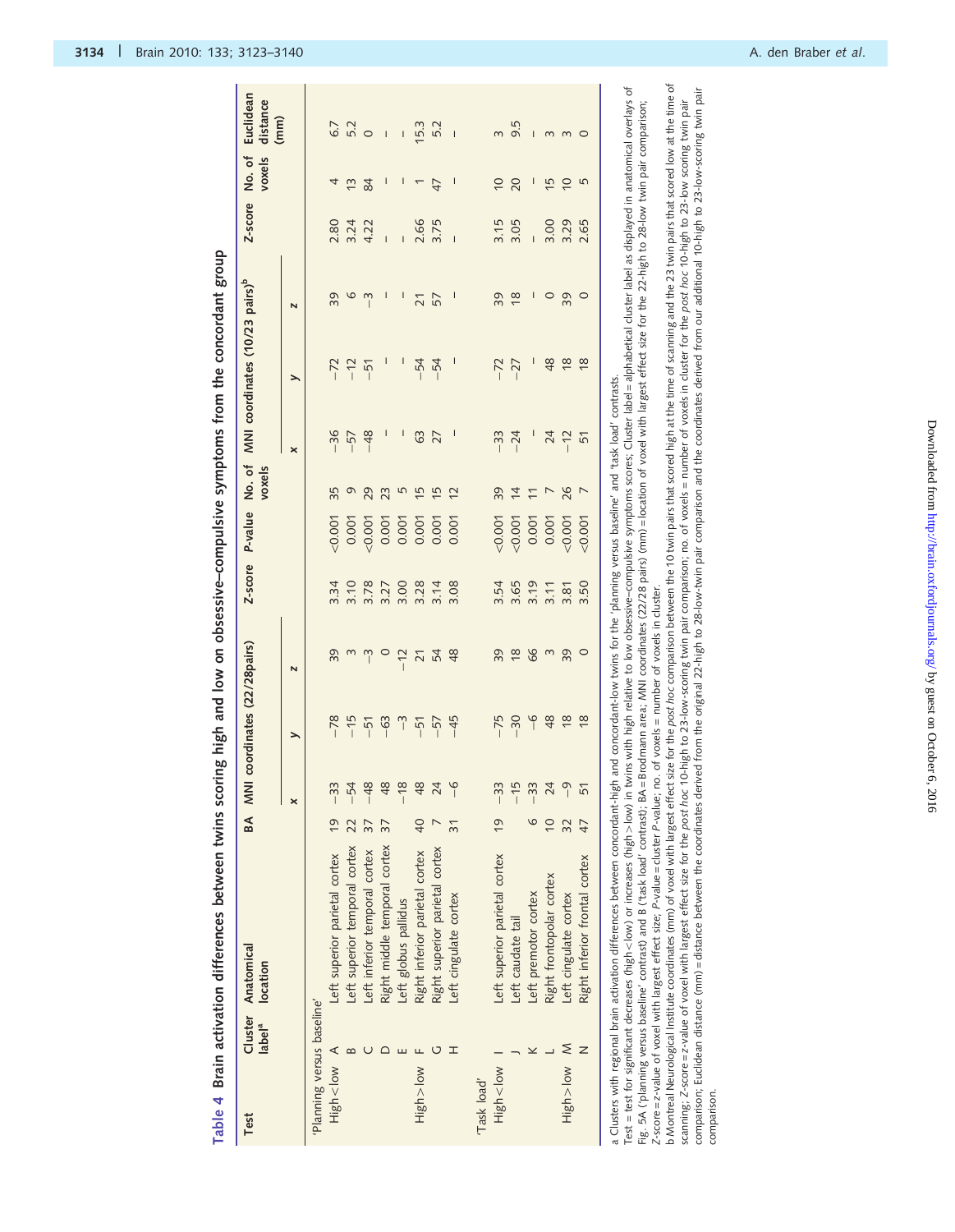

Figure 5 Brain regions showing reduced (top: high < low) and increased (bottom: high > low) functional MRI signal in concordant-high versus concordant-low twins. (A) 'Planning versus baseline' contrast; (B) 'task load' contrast.

('task load'). Our findings of decreased 'planning versus baseline' and 'task load' associated dorsolateral prefrontal cortex activity in the twins with high obsessive–compulsive symptoms scores compared with those with low obsessive–compulsive symptoms scores replicates our previous findings in a subsample of the present discordant twin population (den Braber et al., 2008). In addition, these results are in line with the findings of a study in patients with obsessive–compulsive disorder (van den Heuvel et al., 2005). The dorsolateral prefrontal cortex has been related to executive processing, including attention, response inhibition, cognitive planning and decision making (Faw, 2003; Newman et al., 2003; Ridderinkhof et al., 2004). In addition, neuropsychological studies have typically associated dysfunction of this brain structure with perseverative, disinhibited behaviours, which patients with obsessive–compulsive disorder particularly show during the completion of their compulsions (Friedlander and Desrocher, 2006). Reduced activity in the dorsolateral prefrontal cortex also agrees with the commonly accepted neurobiological model of CSTC abnormalities in obsessive–compulsive disorder (Insel and Winslow, 1992; Graybiel and Rauch, 2000; Menzies et al., 2008).

In line with our results, a decrease in lingual cortex activity ('task load') in patients with obsessive–compulsive disorder compared with unaffected controls has been found in a symptom provocation study by Mataix-Cols and colleagues (2004). In their study, patients with obsessive–compulsive disorder and controls were presented with emotional (e.g. washing-related, checking-related) pictures during functional MRI scanning. The observed decrease in lingual activity was specifically associated with the checking symptom dimension. The lingual cortex is part of the occipital cortex, which is involved in visual processing. The authors suggested that the patients with obsessive–compulsive disorder directed their attention more to the emotional salience of the pictures rather than focusing on the visual details, which would explain the decrease in activation of the occipital cortex.

### Regions affected by genetic risk

Brain regions showing different activation patterns in twins with high obsessive–compulsive symptoms scores compared with those with low obsessive–compulsive symptoms scores that were present in only the concordant group and therefore are suggested to be related to genetic risk factors for obsessive–compulsive disorder include the right frontopolar cortex (BA 10) ('task load'), the right inferior frontal cortex (BA 47) ('task load'), the left caudate nucleus ('task load') and the left globus pallidus ('planning versus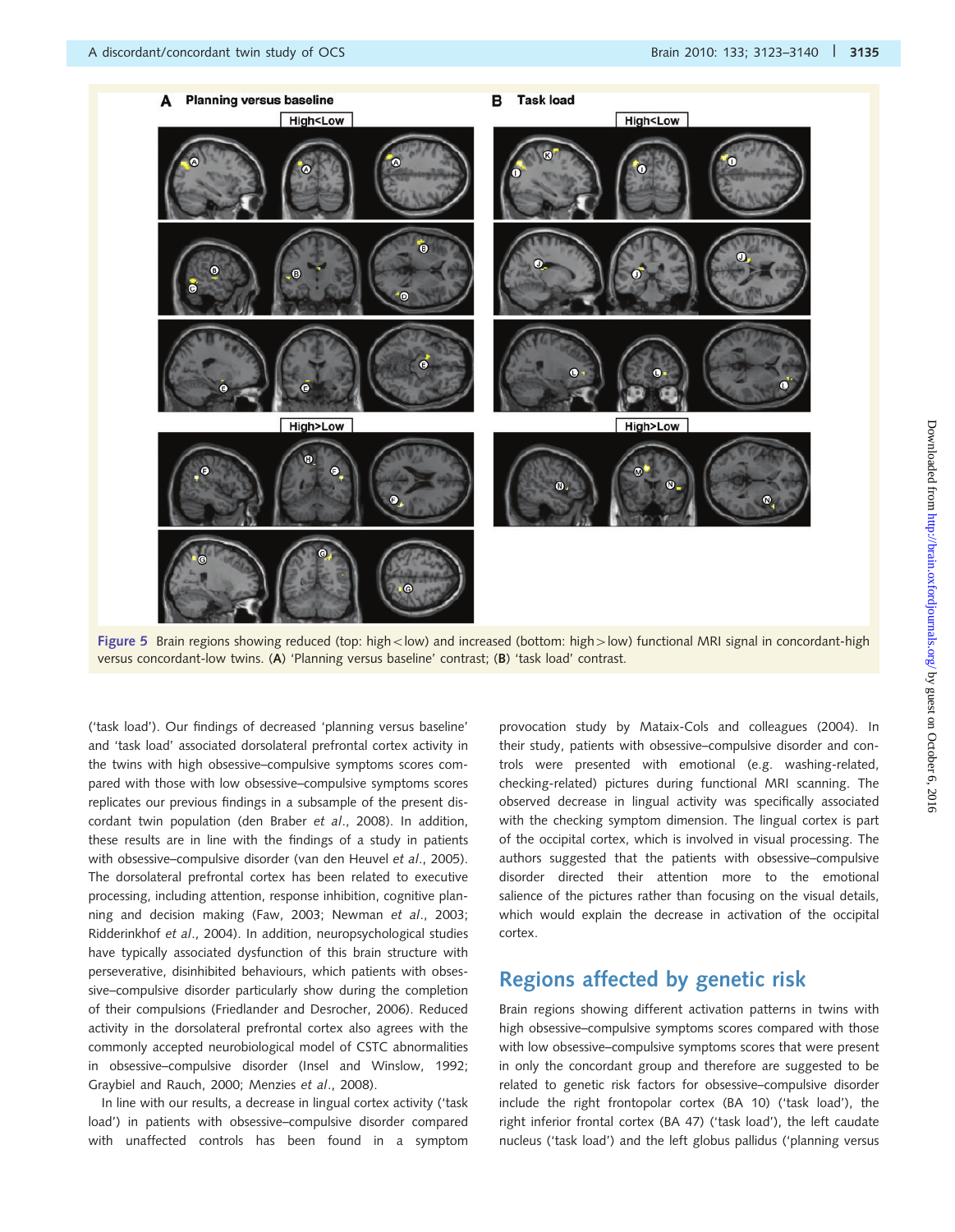baseline'). The 'task load'-related decrease in frontopolar activity (BA 10) in twins with high obsessive–compulsive symptoms scores is in agreement with lower activity in this area in patients with obsessive–compulsive disorder after performing a set switching paradigm (Gu et al., 2008). Although its specific role in cognitive functioning is not yet clearly understood, the frontopolar region appears to be engaged in a wide variety of higher order cognitive functions, such as learning and exploration, memory retrieval, relational reasoning, multitasking behaviour and 'the human ability to hold in mind goals while exploring and processing secondary goals' (Ramnani and Owen, 2004; Burgess et al., 2007; Koechlin and Hyafil, 2007). This region is connected to areas in the CSTC network, including the prefrontal cortex and cingulate cortex (Ramnani and Owen, 2004; Koechlin and Hyafil, 2007) and may influence obsessive–compulsive disorder through these connections.

Our finding of increased 'task load'-related activity in the inferior frontal cortex is in line with findings in patients with obsessive– compulsive disorder (van den Heuvel et al., 2005). The inferior frontal cortex has been implicated in a wide range of cognitive processes, including task switching, reversal learning and cognitive and emotional inhibition (Ramnani and Owen, 2004; Dillon and Pizzagalli, 2007). Furthermore, this region is involved in regulating socially appropriate behaviours and, when impaired, a patient may show tactless, impulsive and disinhibited behaviour (Friedlander and Desrocher, 2006).

Our findings of decreased caudate nucleus ('task load') and globus pallidus ('planning versus baseline') activity are consistent with several neuroimaging studies (Giedd et al., 2000; Szeszko et al., 2004; van den Heuvel et al., 2005; Mataix-Cols and van den Heuvel, 2006). Reduced activity patterns in these basal ganglia structures agree with the general theory of a dysfunction in the CSTC circuitry in obsessive–compulsive disorder (Graybiel and Rauch, 2000; Menzies et al., 2008). The basal ganglia have strong connections with associative, orbitofrontal and sensorimotor cortices and participate in many neuronal pathways implicated in motor, emotional, motivational, associative and cognitive functions (Herrero et al., 2002). In addition, the basal ganglia play a role in reinforcing wanted behaviours and suppressing unwanted behaviours (Schultz et al., 1997). A dysfunction in the globus pallidus and/or caudate nucleus might therefore result in the behavioural deficits seen in obsessive–compulsive disorder, which is supported by the fact that focal lesions in the caudate nucleus or globus pallidus produce striking obsessive–compulsive disorder-like behaviour (Laplane et al., 1989).

Taken together, our findings of altered prefrontal and striatal activity in twins with high obsessive–compulsive symptoms scores compared with those with low scores fit very well with a model of neurobiological changes due to the genetic risk for obsessive–compulsive disorder. Since family and twin studies have shown that obsessive–compulsive disorder is heritable (van Grootheest et al., 2005), several studies have tried to identify genetic variants involved in obsessive–compulsive disorder aetiology (Nicolini et al., 2009). Glutamine and serotonin system genes are among the candidate genes for which replication has most often been reported (Nicolini et al., 2009). In prefrontal regions and their projection areas in the striatum, both glutamatergic and serotonergic neurotransmission is highly abundant (Carlsson, 2001; Fineberg et al., 2010). Interestingly, pharmacological studies have indicated glutamate/serotonin interactions in these particular regions, which are further supported by PET and magnetic resonance spectroscopy studies (Carlsson, 2001).

## Regions affected by environmental and genetic risk

The additional regions of interest analysis employed in this study, testing the presence of overlap in brain activation changes observed in our discordant and concordant twins, did not reveal any significant results after correction for multiple testing. Nonetheless, there was an implication that some areas in the uncorrected whole-brain analyses were affected by both environmental and genetic risk factors for obsessive–compulsive disorder. These regions included the cingulate, premotor and parietal cortices.

In agreement with our findings, increased activity in the cingulate cortex ('task load') was also found in patients with obsessive– compulsive disorder (van den Heuvel et al., 2005). A priori, we hypothesized that regions affected by both environmental and genetic risk factors for obsessive–compulsive disorder should be most closely related to the behavioural abnormalities characteristic of the disorder. At first sight, this appears to make sense for the cingulate cortex, as this brain region, through its connections with other regions of the limbic system, is implicated in the assessment of emotional information and the regulation of emotional responses, and thereby might mediate the anxiety-provoking thoughts and subsequent repetitive behaviours seen in obsessive–compulsive disorder (Aouizerate et al., 2004).

However, in view of the full pattern of our results, we a posteriori favour the alternative explanation that the regions found to be affected by both environmental and genetic risk factors for obsessive–compulsive disorder, including the cingulate cortex, act to compensate for the disturbances in CSTC circuits rather than playing a central role in obsessive–compulsive symptomatology. The cingulate cortex is related to performance monitoring (MacDonald, III et al., 2000) and error signalling (Magno et al., 2006), and the high obsessive–compulsive symptoms group may feel a strong need to perform well and avoid errors, as perfectionism is highly associated with obsessive–compulsive disorder (Frost and Steketee, 1997). This is in line with our finding that subjects with high obsessive–compulsive symptoms scores in both discordant and concordant groups kept their performance intact.

Decreases in brain activity in the high-scoring compared with low-scoring twins from both groups were found in the premotor cortex (BA 6) and regions of the parietal cortex (BA 7, 19 and 40). Activation decreases in these regions are almost exclusively in the 'planning versus baseline' contrast, are in line with our previous findings (den Braber et al., 2008) and those from van den Heuvel and colleagues (2005). Since these areas are involved in basic functions of motion processing (Rowe et al., 2001), motor preparation (Hoshi and Tanji, 2000; Mars et al., 2007) and visuospatial processing (Cabeza and Nyberg, 2000), they may support mainly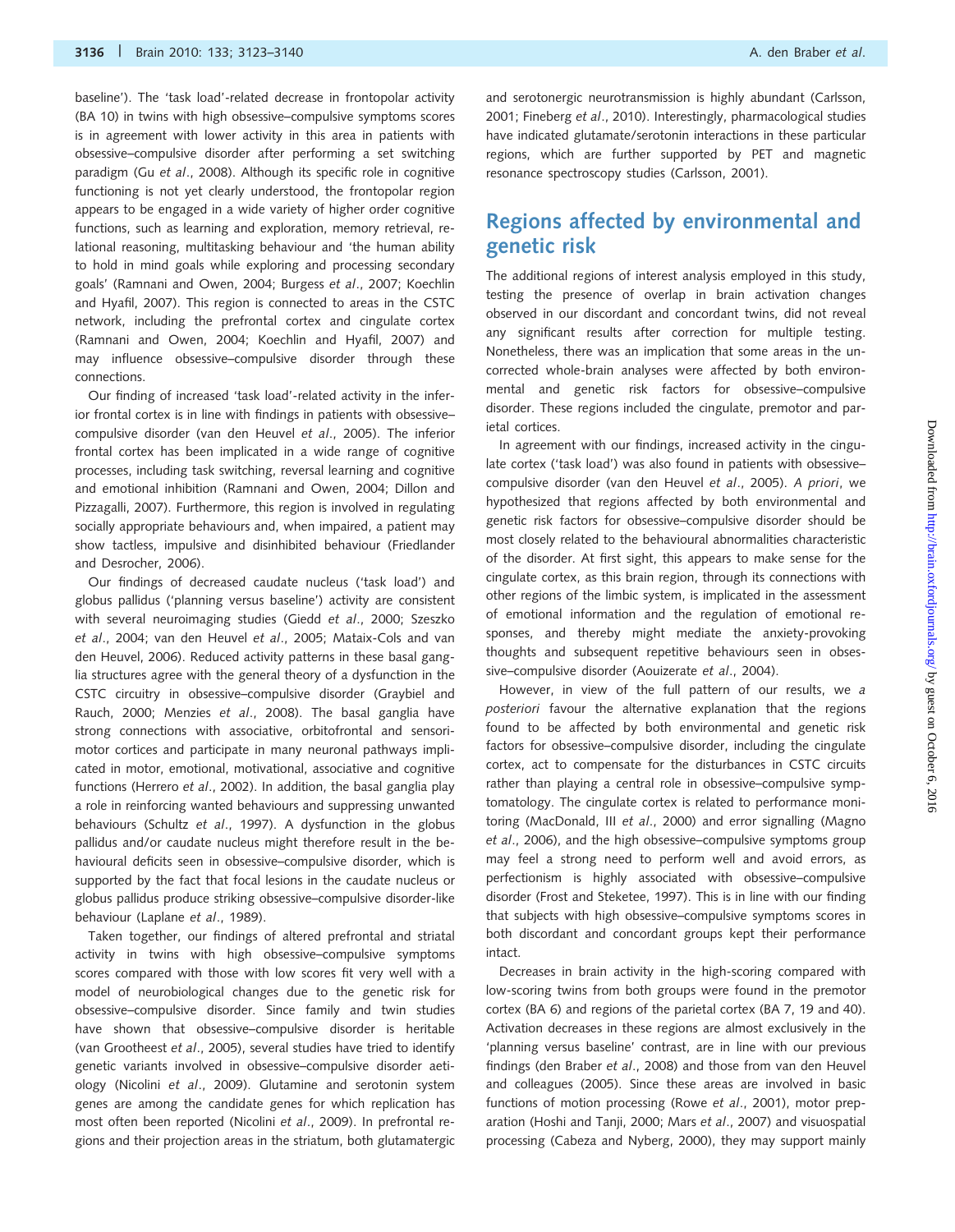proper task execution (e.g. analysis of planning stimulus, imaginary movement of the beads, executing a response) rather than higher order planning.

Obsessive–compulsive disorder-related abnormalities in superior and inferior parietal regions have also been found (Lucey et al., 1995; Kwon et al., 2003; Ciesielski et al., 2005; Szeszko et al., 2005; Valente Jr et al., 2005; Kitamura et al., 2006; Menzies et al., 2007, 2008). While the decrease in brain activation in the parietal cortex in the high obsessive–compulsive symptoms group might indicate a deficit in visual processing, there could also be another explanation. The superior and inferior parietal cortices are connected to each other, and results from animal studies have shown that these structures are strongly interconnected with the prefrontal cortex, dorsal premotor area, supplementary motor area and anterior cingulate cortex (Petrides and Pandya, 1984; Goldman-Rakic, 1988; Diwadkar et al., 2000; Faw, 2003). The superior parietal cortex also has major subcortical connections with the claustrum, caudate nucleus and putamen (Yeterian and Pandya, 1993; Leichnetz, 2001). These considerations indicate that the parietal cortex and dorsolateral prefrontal cortex (or caudate nucleus) do not act independently but influence each other. Therefore, the decrease in parietal activity found in our study might be directly related to the decreased activity observed in the dorsolateral prefrontal cortex and caudate nucleus. This is in line with recent evidence that the underlying pathology of obsessive–compulsive disorder is not limited to orbitofrontal–striatal regions and associated limbic structures, but also involves parietal lobe abnormalities (Menzies et al., 2008).

This study had a prospective design in that selection of the twins preceded the actual scans by 4–7 years. As a consequence, some of the discordant and concordant pairs no longer matched the stringent selection criteria at the time of MRI scanning, which could have influenced our results adversely. Nevertheless, the within-pair difference in the discordant group and the betweenpair difference in the concordant high–low group were still significant at the time of scanning and the post hoc analysis; comparing only those twins that matched selection criteria at the time of scanning revealed highly comparable results. These results indicate that environmentally or genetically mediated functional brain alterations in obsessive–compulsive symptoms remain unchanged regardless of having present obsessive–compulsive symptoms, suggesting that these brain alterations are trait-like in nature. This is consistent with conclusions drawn by others (Bannon et al., 2006; Rao et al., 2008) that used neuropsychological tests rather than functional MRI.

To summarize, the present results suggest that brain regions affected by the environmental risk for obsessive–compulsive disorder are partly distinct from brain regions affected by the genetic risk for obsessive–compulsive disorder. Regions with neurobiological changes induced by environmental risk factors include the dorsolateral prefrontal cortex and lingual cortex, which are part of the dorsolateral prefrontal–subcortical loop (Cummings, 1995) of the CSTC network in which several imaging studies have reported abnormalities (Menzies et al., 2008). Disturbances in the dorsolateral prefrontal–subcortical loop may result in perseveration, reduced mental control and impaired response inhibition, as seen in obsessive–compulsive disorder. Regions with neurobiological changes induced by genetic factors include orbitofrontal–basal ganglia structures that are part of the orbitofrontal–basal ganglia loop of the CSTC network (Menzies et al., 2008). Disturbances in the orbitofrontal–basal ganglia loop may result in the tactless, impulsive and disinhibited behaviour seen in obsessive–compulsive disorder (Graybiel and Rauch, 2000). Regions that show similar decreases in activity in discordant and concordant groups, such as superior and inferior parietal regions, may indirectly reflect the deficits in dorsolateral prefrontal and orbitofrontal–striatal networks to which they are highly connected. Regions that show similar increases in activity in discordant and concordant groups, such as the cingulate cortex, may be part of compensatory networks that keep planning performance intact, at least during a relatively unchallenging task like the Tower of London.

## Acknowledgements

We thank Gabriëlla Blokland, Myrle Kemperman and Mira Geirnaert for help with MRI data collection.

## Funding

This work was supported by the The Netherlands Organisation for Scientific Research (NWO) [Medical Sciences (MW): grant no. 904-61-193; Social Sciences (MaGW): grant no. 400-07-080; Social Sciences (MaGW): grant no. 480-04-004]. Funding to pay the Open Access publication charges for this article was provided by The Netherlands Organisation for Scientific Research (NWO).

## References

- Albert U, Maina G, Bogetto F, Ravizza L. The role of recent life events in the onset of obsessive-compulsive disorder. CNS Spectr 2000; 5: 44–50.
- Alonso P, Menchon JM, Mataix-Cols D, Pifarre J, Urretavizcaya M, Crespo JM, et al. Perceived parental rearing style in obsessive-compulsive disorder: relation to symptom dimensions. Psychiatry Res 2004; 127: 267–78.
- American Psychiatric Association. Diagnostic and statistical manual of mental disorder: DSM-IV. 4th edn., Washington, DC: American Psychiatric Association; 1994.
- Aouizerate B, Guehl D, Cuny E, Rougier A, Bioulac B, Tignol J, et al. Pathophysiology of obsessive-compulsive disorder: a necessary link between phenomenology, neuropsychology, imagery and physiology. Prog Neurobiol 2004; 72: 195–221.
- Bannon S, Gonsalvez CJ, Croft RJ, Boyce PM. Executive functions in obsessive-compulsive disorder: state or trait deficits? Aust N Z J Psychiatry 2006; 40: 1031–8.
- Beck AT, Rial WY, Rickels K. Short form of depression inventory: cross-validation. Psychol Rep 1974; 34: 1184–6.
- Beck AT, Ward CH, Mendelson M, Mock J, Erbaugh J. An inventory for measuring depression. Arch Gen Psychiatry 1961; 4: 561–71.
- Bengel D, Greenberg BD, Cora-Locatelli G, Altemus M, Heils A, Li Q, et al. Association of the serotonin transporter promoter regulatory region polymorphism and obsessive-compulsive disorder. Mol Psychiatry 1999; 4: 463–6.
- Billett EA, Richter MA, Sam F, Swinson RP, Dai XY, King N, et al. Investigation of dopamine system genes in obsessive-compulsive disorder. Psychiatr Genet 1998; 8: 163–9.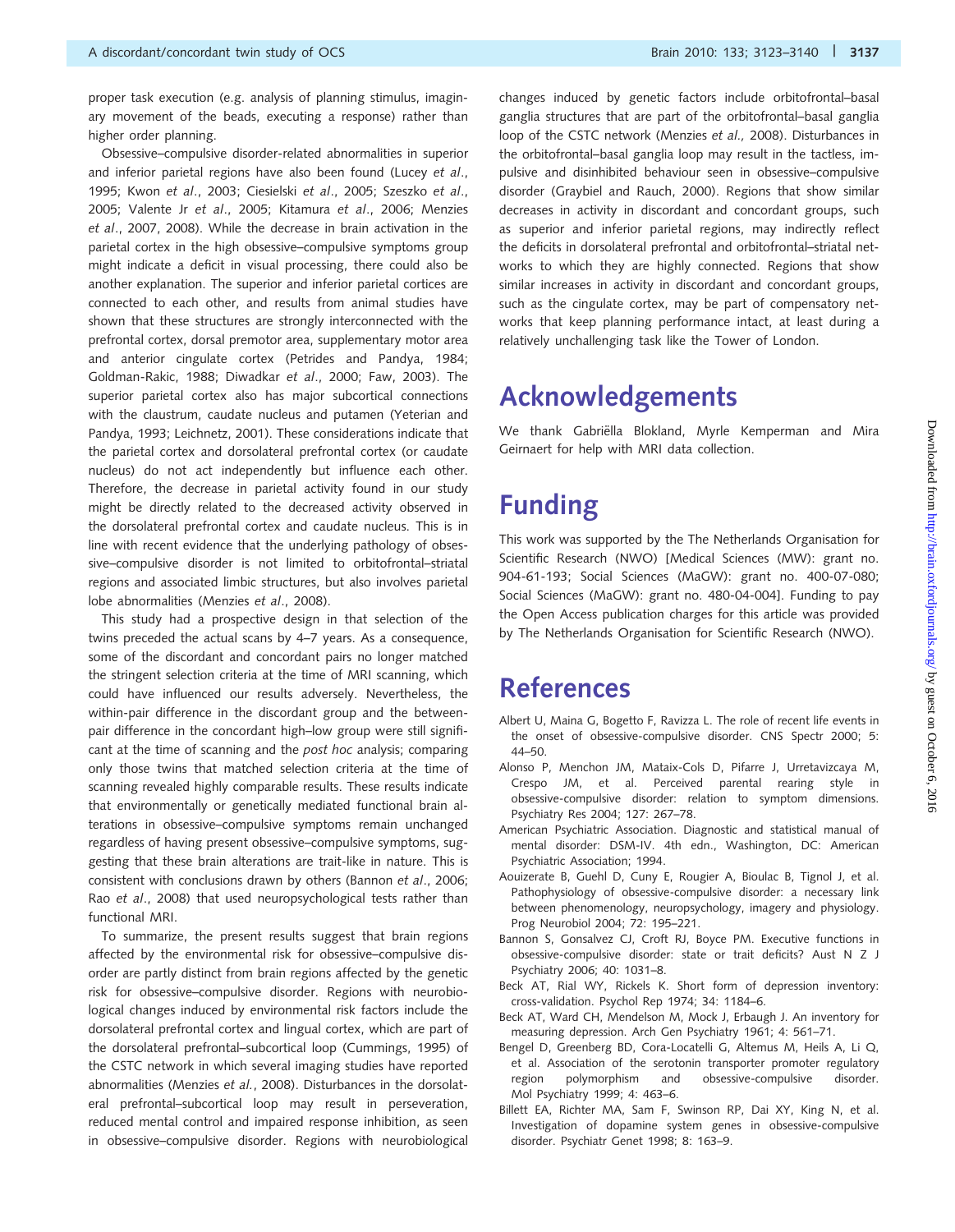- Boomsma DI, de Geus EJ, Vink JM, Stubbe JH, Distel MA, Hottenga JJ, et al. Netherlands Twin Register: from twins to twin families. Twin Res Hum Genet 2006; 9: 849–57.
- Breiter HC, Rauch SL, Kwong KK, Baker JR, Weisskoff RM, Kennedy DN, et al. Functional magnetic resonance imaging of symptom provocation in obsessive-compulsive disorder. Arch Gen Psychiatry 1996; 53: 595–606.
- Burgess PW, Gilbert SJ, Dumontheil I. Function and localization within rostral prefrontal cortex (area 10). Philos Trans R Soc Lond B Biol Sci 2007; 362: 887–99.
- Cabeza R, Nyberg L. Imaging cognition II: an empirical review of 275 PET and fMRI studies. J Cogn Neurosci 2000; 12: 1–47.
- Carlsson ML. On the role of prefrontal cortex glutamate for the antithetical phenomenology of obsessive-compulsive disorder and attention deficit hyperactivity disorder. Prog Neuropsychopharmacol Biol Psychiatry 2001; 25: 5–26.
- Cath DC, Spinhoven P, Hoogduin CA, Landman AD, van Woerkom TC, van de Wetering BJ, et al. Repetitive behaviors in Tourette's syndrome and OCD with and without tics: what are the differences? Psychiatry res 2001; 101: 171–85.
- Cath DC, van Grootheest DS, Willemsen G, van Oppen P, Boomsma DI. Environmental factors in obsessive-compulsive behavior: evidence from discordant and concordant monozygotic twins. Behav Genet 2008; 38: 108–20.
- Chamberlain SR, Blackwell AD, Fineberg NA, Robbins TW, Sahakian BJ. The neuropsychology of obsessive-compulsive disorder: the importance of failures in cognitive and behavioural inhibition as candidate endophenotypic markers. Neurosci Biobehav Rev 2005; 29: 399–419.
- Chamberlain SR, Fineberg NA, Blackwell AD, Clark L, Robbins TW, Sahakian BJ. A neuropsychological comparison of obsessivecompulsive disorder and trichotillomania. Neuropsychologia 2007; 45: 654–62.
- Chamberlain SR, Menzies L. Endophenotypes of obsessive-compulsive disorder: rationale, evidence and future potential. Expert Rev Neurother 2009; 9: 1133–46.
- Ciesielski KT, Hamalainen MS, Lesnik PG, Geller DA, Ahlfors SP. Increased MEG activation in OCD reflects a compensatory mechanism specific to the phase of a visual working memory task. Neuroimage 2005; 24: 1180–91.
- Clifford CA, Murray RM, Fulker DW. Genetic and environmental influences on obsessional traits and symptoms. Psychol Med 1984; 14: 791–800.
- Cummings JL. Anatomic and behavioral aspects of frontal-subcortical circuits. Ann N Y Acad Sci USA 1995; 769: 1–13.
- Dagher A, Owen AM, Boecker H, Brooks DJ. Mapping the network for planning: a correlational PET activation study with the Tower of London task. Brain 1999; 122 (Pt 10): 1973–87.
- de Geus EJ, van't Ent D, Wolfensberger SP, Heutink P, Hoogendijk WJ, Boomsma DI, et al. Intrapair differences in hippocampal volume in monozygotic twins discordant for the risk for anxiety and depression. Biol Psychiatry 2007; 61: 1062–71.
- Delorme R, Gousse V, Roy I, Trandafir A, Mathieu F, Mouren-Simeoni MC, et al. Shared executive dysfunctions in unaffected relatives of patients with autism and obsessive-compulsive disorder. Eur Psychiatry 2007; 22: 32–8.
- den Braber A, van't Ent D, Blokland GA, van Grootheest DS, Cath DC, Veltman DJ, et al. An fMRI study in monozygotic twins discordant for obsessive-compulsive symptoms. Biol Psychol 2008; 79: 91–102.
- Denys D, De Geus F, van Megen HJ, Westenberg HG. Symptom dimensions in obsessive-compulsive disorder: factor analysis on a clinician-rated scale and a self-report measure. Psychopathology 2004; 37: 181–9.
- Dillon DG, Pizzagalli DA. Inhibition of action, thought, and emotion: a selective neurobiological review. Appl Prev Psychol 2007; 12: 99–114.
- Diwadkar VA, Carpenter PA, Just MA. Collaborative activity between parietal and dorso-lateral prefrontal cortex in dynamic spatial working memory revealed by fMRI. Neuroimage 2000; 12: 85–99.
- Enoch MA, Greenberg BD, Murphy DL, Goldman D. Sexually dimorphic relationship of a 5-HT2A promoter polymorphism with obsessive-compulsive disorder. Biol Psychiatry 2001; 49: 385–8.
- Faw B. Pre-frontal executive committee for perception, working memory, attention, long-term memory, motor control, and thinking: a tutorial review. Conscious Cogn 2003; 12: 83–139.
- Fineberg NA, Potenza MN, Chamberlain SR, Berlin HA, Menzies L, Bechara A, et al. Probing compulsive and impulsive behaviors, from animal models to endophenotypes: a narrative review. Neuropsychopharmacology 2010; 35: 591–604.
- Friedlander L, Desrocher M. Neuroimaging studies of obsessive-compulsive disorder in adults and children. Clin Psych Rev 2006; 26: 32–49.
- Frost RO, Steketee G. Perfectionism in obsessive-compulsive disorder patients. Behav Res Ther 1997; 35: 291–6.
- Geller DA, Wieland N, Carey K, Vivas F, Petty CR, Johnson J, et al. Perinatal factors affecting expression of obsessive-compulsive disorder in children and adolescents. J Child Adolesc Psychopharmacol 2008; 18: 373–9.
- Giedd JN, Rapoport JL, Garvey MA, Perlmutter S, Swedo SE. MRI assessment of children with obsessive-compulsive disorder or tics associated with streptococcal infection. Am J Psychiatry 2000; 157: 281–3.
- Goldman-Rakic PS. Topography of cognition: parallel distributed networks in primate association cortex. Annu Rev Neurosci 1988; 11: 137–56.
- Goodman WK, Price LH, Rasmussen SA, Mazure C, Delgado P, Heninger GR, et al. The Yale-Brown Obsessive-compulsive Scale. II. Validity. Arch Gen Psychiatry 1989a; 46: 1012–6.
- Goodman WK, Price LH, Rasmussen SA, Mazure C, Fleischmann RL, Hill CL, et al. The Yale-Brown Obsessive-compulsive Scale. I. Development, use, and reliability. Arch Gen Psychiatry 1989b; 46: 1006–11.
- Grabe HJ, Meyer C, Hapke U, Rumpf HJ, Freyberger HJ, Dilling H, et al. Prevalence, quality of life and psychosocial function in obsessivecompulsive disorder and subclinical obsessive-compulsive disorder in northern Germany. Eur Arch Psychiatry Clin Neurosci 2000; 250: 262–8.
- Graybiel AM, Rauch SL. Toward a neurobiology of obsessive-compulsive disorder. Neuron 2000; 28: 343–7.
- Gu BM, Park JY, Kang DH, Lee SJ, Yoo SY, Jo HJ, et al. Neural correlates of cognitive inflexibility during task-switching in obsessive-compulsive disorder. Brain 2008; 131: 155–64.
- Heijmans BT, Tobi EW, Lumey LH, Slagboom PE. The epigenome: archive of the prenatal environment. Epigenetics 2009; 4: 526–31.
- Herrero MT, Barcia C, Navarro JM. Functional anatomy of thalamus and basal ganglia. Childs Nerv Syst 2002; 18: 386–404.
- Hettema JM, Neale MC, Kendler KS. A review and meta-analysis of the genetic epidemiology of anxiety disorders. Am J Psychiatry 2001; 158: 1568–78.
- Hoshi E, Tanji J. Integration of target and body-part information in the premotor cortex when planning action. Nature 2000; 408: 466–70.
- Insel TR, Winslow JT. Neurobiology of obsessive-compulsive disorder. Psychiatr Clin North Am 1992; 15: 813–24.
- Jonnal AH, Gardner CO, Prescott CA, Kendler KS. Obsessive and compulsive symptoms in a general population sample of female twins. Am J Med Genet 2000; 96: 791–6.
- Kitamura H, Shioiri T, Kimura T, Ohkubo M, Nakada T, Someya T. Parietal white matter abnormalities in obsessive-compulsive disorder: a magnetic resonance spectroscopy study at 3-Tesla. Acta Psychiatr Scand 2006; 114: 101–8.
- Koechlin E, Hyafil A. Anterior prefrontal function and the limits of human decision-making. Science 2007; 318: 594–8.
- Kuelz AK, Hohagen F, Voderholzer U. Neuropsychological performance in obsessive-compulsive disorder: a critical review. Biol Psychol 2004; 65: 185–236.
- Kwon JS, Kim JJ, Lee DW, Lee JS, Lee DS, Kim MS, et al. Neural correlates of clinical symptoms and cognitive dysfunctions in obsessive-compulsive disorder. Psychiatry Res 2003; 122: 37–47.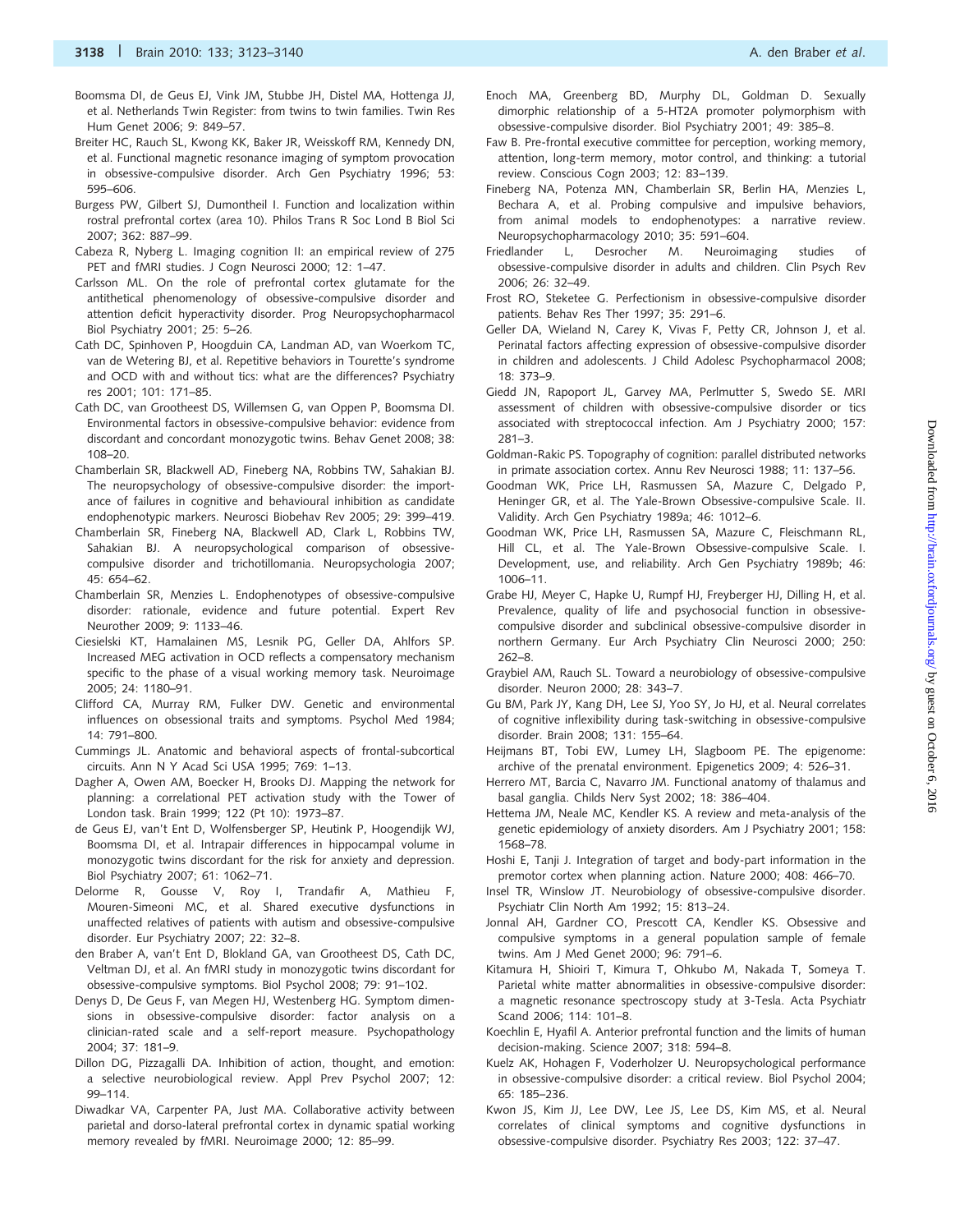- Laplane D, Levasseur M, Pillon B, Dubois B, Baulac M, Mazoyer B, et al. Obsessive-compulsive and other behavioural changes with bilateral basal ganglia lesions. A neuropsychological, magnetic resonance imaging and positron tomography study. Brain 1989; 112 (Pt 3): 699–725.
- Lazeron RH, Rombouts SA, Machielsen WC, Scheltens P, Witter MP, Uylings HB, et al. Visualizing brain activation during planning: the tower of London test adapted for functional MR imaging. AJNR Am J Neuroradiol 2000; 21: 1407–14.
- Leichnetz GR. Connections of the medial posterior parietal cortex (area 7 m) in the monkey. Anat Rec 2001; 263: 215–36.
- Lin H, Katsovich L, Ghebremichael M, Findley DB, Grantz H, Lombroso PJ, et al. Psychosocial stress predicts future symptom severities in children and adolescents with Tourette syndrome and/or obsessive-compulsive disorder. J Child Psychol Psychiatry 2007; 48: 157–66.
- Lucey JV, Costa DC, Blanes T, Busatto GF, Pilowsky LS, Takei N, et al. Regional cerebral blood flow in obsessive-compulsive disordered patients at rest. Differential correlates with obsessivecompulsive and anxious-avoidant dimensions. Br J Psychiatry 1995; 167: 629–34.
- MacDonald AW III, Cohen JD, Stenger VA, Carter CS. Dissociating the role of the dorsolateral prefrontal and anterior cingulate cortex in cognitive control. Science 2000; 288: 1835–8.
- Magno E, Foxe JJ, Molholm S, Robertson IH, Garavan H. The anterior cingulate and error avoidance. J Neurosci 2006; 26: 4769–73.
- Maltby N, Tolin DF, Worhunsky P, O'Keefe TM, Kiehl KA. Dysfunctional action monitoring hyperactivates frontal-striatal circuits in obsessivecompulsive disorder: an event-related fMRI study. Neuroimage 2005; 24: 495–503.
- Mars RB, Bestmann S, Rothwell JC, Haggard P. Effects of motor preparation and spatial attention on corticospinal excitability in a delayedresponse paradigm. Exp Brain Res 2007; 182: 125–9.
- Mataix-Cols D, van den Heuvel OA. Common and distinct neural correlates of obsessive-compulsive and related disorders. Psychiatr Clin North Am 2006; 29: 391–410, viii.
- Mataix-Cols D, Wooderson S, Lawrence N, Brammer MJ, Speckens A, Phillips ML. Distinct neural correlates of washing, checking, and hoarding symptom dimensions in obsessive-compulsive disorder. Arch Gen Psychiatry 2004; 61: 564–76.
- Menzies L, Achard S, Chamberlain SR, Fineberg N, Chen CH, Del Campo N, et al. Neurocognitive endophenotypes of obsessivecompulsive disorder. Brain 2007; 130(Pt12): 3223–36.
- Menzies L, Chamberlain SR, Laird AR, Thelen SM, Sahakian BJ, Bullmore ET. Integrating evidence from neuroimaging and neuropsychological studies of obsessive-compulsive disorder: the orbitofronto-striatal model revisited. Neurosci Biobehav Rev 2008; 32: 525–49.
- Nestadt G, Samuels J, Riddle M, Bienvenu OJ III, Liang KY, LaBuda M, et al. A family study of obsessive-compulsive disorder. Arch Gen Psychiatry 2000; 57: 358–63.
- Newman SD, Carpenter PA, Varma S, Just MA. Frontal and parietal participation in problem solving in the Tower of London: fMRI and computational modeling of planning and high-level perception. Neuropsychologia 2003; 41: 1668–82.
- Nicolini H, Arnold P, Nestadt G, Lanzagorta N, Kennedy JL. Overview of genetics and obsessive-compulsive disorder. Psychiatry Res 2009; 170: 7–14.
- Petrides M, Pandya DN. Projections to the frontal cortex from the posterior parietal region in the rhesus monkey. J Comp Neurol 1984; 228: 105–16.
- Pujol J, Soriano-Mas C, Alonso P, Cardoner N, Menchon JM, Deus J, et al. Mapping structural brain alterations in obsessive-compulsive disorder. Arch Gen Psychiatry 2004; 61: 720–30.
- Purcell R, Maruff P, Kyrios M, Pantelis C. Cognitive deficits in obsessive-compulsive disorder on tests of frontal-striatal function. Biol Psychiatry 1998a; 43: 348–57.
- Purcell R, Maruff P, Kyrios M, Pantelis C. Neuropsychological deficits in obsessive-compulsive disorder: a comparison with unipolar depression, panic disorder, and normal controls. Arch Gen Psychiatry 1998b; 55: 415–23.
- Rachman S, de Silva P. Abnormal and normal obsessions. Behav Res Ther 1978; 16: 233–48.
- Radua J, Mataix-Cols D. Voxel-wise meta-analysis of grey matter changes in obsessive-compulsive disorder. Br J Psychiatry 2009; 195: 393–402.
- Ramnani N, Owen AM. Anterior prefrontal cortex: insights into function from anatomy and neuroimaging. Nat Rev Neurosci 2004; 5: 184–94.
- Rao NP, Reddy YC, Kumar KJ, Kandavel T, Chandrashekar CR. Are neuropsychological deficits trait markers in OCD? Prog Neuropsychopharmacol Biol Psychiatry 2008; 32: 1574–9.
- Rauch SL, Wedig MM, Wright CI, Martis B, McMullin KG, Shin LM, et al. Functional magnetic resonance imaging study of regional brain activation during implicit sequence learning in obsessive-compulsive disorder. Biol Psychiatry 2007; 61: 330–6.
- Reynolds CA, Turner A, Gatz M, Pedersen NL. Comparative rating measures of health and environmental exposures: how well do twins agree? Twin Res Hum Genet 2005; 8: 113–9.
- Ridderinkhof KR, van den Wildenberg WP, Segalowitz SJ, Carter CS. Neurocognitive mechanisms of cognitive control: the role of prefrontal cortex in action selection, response inhibition, performance monitoring, and reward-based learning. Brain Cogn 2004; 56: 129–40.
- Rotge JY, Guehl D, Dilharreguy B, Tignol J, Bioulac B, Allard M, et al. Meta-analysis of brain volume changes in obsessive-compulsive disorder. Biol Psychiatry 2009; 65: 75–83.
- Rowe JB, Owen AM, Johnsrude IS, Passingham RE. Imaging the mental components of a planning task. Neuropsychologia 2001; 39: 315–27.
- Sanavio E. Obsessions and compulsions: the Padua Inventory. Behav Res Ther 1988; 26: 169–77.
- Schultz W, Dayan P, Montague PR. A neural substrate of prediction and reward. Science 1997; 275: 1593–9.
- Schultz RT, Evans DW, Wolff M. Neuropsychological models of childhood obsessive-compulsive disorder. Child Adolesc Psychiatr Clin N Am 1999; 8: 513–31, viii.
- Shallice T. Specific impairments of planning. Philos Trans R Soc Lond B Biol Sci 1982; 298: 199–209.
- Sheehan DV, Lecrubier Y, Sheehan KH, Amorim P, Janavs J, Weiller E, et al. The Mini-International Neuropsychiatric Interview (M.I.N.I.): the development and validation of a structured diagnostic psychiatric interview for DSM-IV and ICD-10. J Clin Psychiatry 1998; 59 (Suppl 20): 22–33.
- Spielberger CD, Gorsuch RL, Lusehe RE. Manual for the State-Trait Anxiety Inventory (STAI). Palo Alto, CA: Consulting Psychologists Press; 1970.
- Spielberger CD, Jacobs GA, Russell S, Crane RS, Butcher J, Spielberger CD, editors. Assessment of anger: The State Trait Anger Scale. Hillsdale NJ: Lawrence Erlbaum Associates; 1983.
- Szeszko PR, Ardekani BA, Ashtari M, Malhotra AK, Robinson DG, Bilder RM, et al. White matter abnormalities in obsessive-compulsive disorder: a diffusion tensor imaging study. Arch Gen Psychiatry 2005; 62: 782–90.
- Szeszko PR, MacMillan S, McMeniman M, Chen S, Baribault K, Lim KO, et al. Brain structural abnormalities in psychotropic drug-naive pediatric patients with obsessive-compulsive disorder. Am J Psychiatry 2004; 161: 1049–56.
- Ursu S, Stenger VA, Shear MK, Jones MR, Carter CS. Overactive action monitoring in obsessive-compulsive disorder: evidence from functional magnetic resonance imaging. Psychol Sci 2003; 14: 347–53.
- Valente AA Jr, Miguel EC, Castro CC, Amaro E Jr, Duran FL, Buchpiguel CA, et al. Regional gray matter abnormalities in obsessive-compulsive disorder: a voxel-based morphometry study. Biol Psychiatry 2005; 58: 479–87.
- van den Heuvel OA, Groenewegen HJ, Barkhof F, Lazeron RH, van Dyck R, Veltman DJ. Frontostriatal system in planning complexity: a parametric functional magnetic resonance version of Tower of London task. Neuroimage 2003; 18: 367–74.